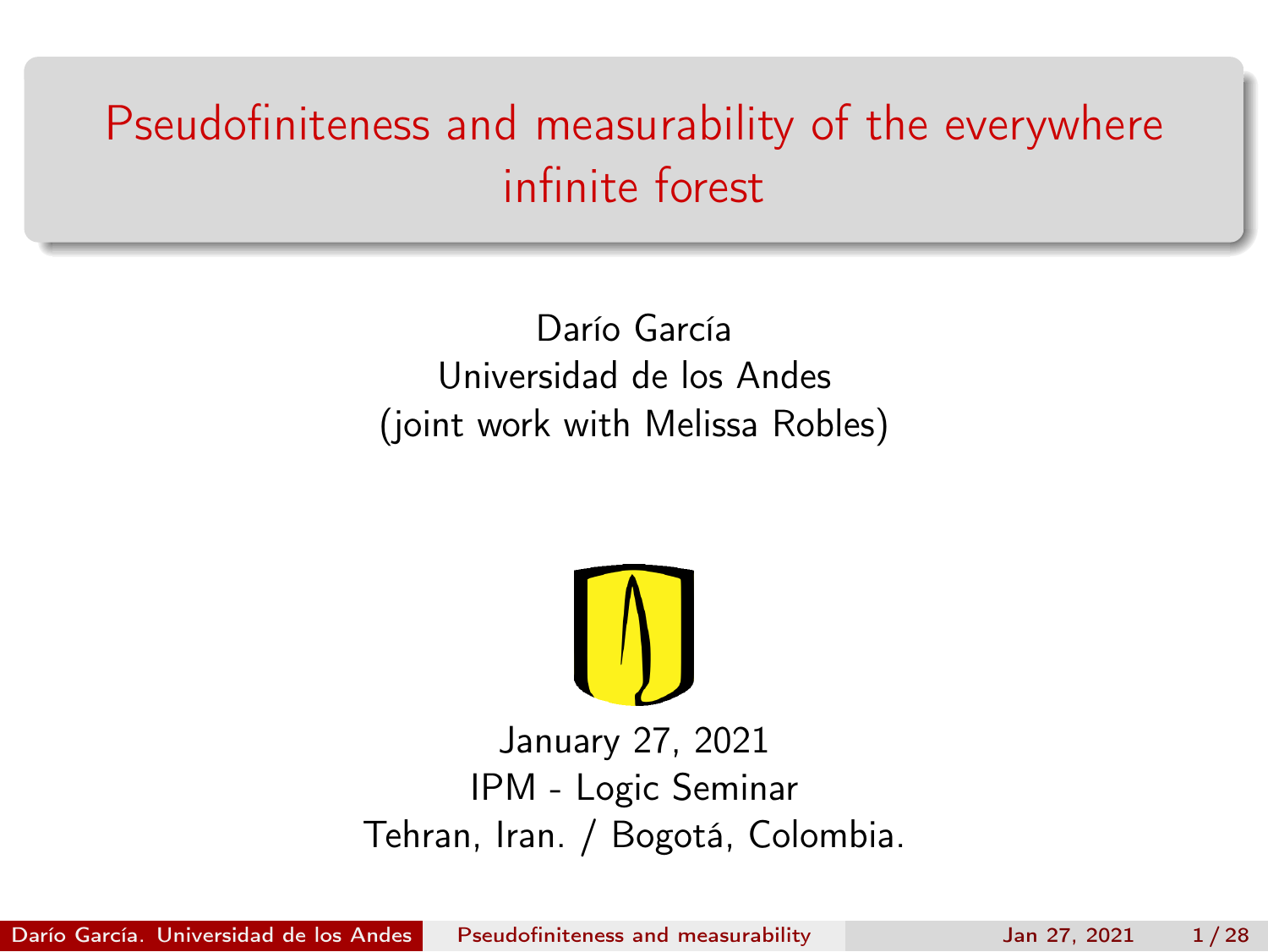## Pseudofinite structures

Darío García. Universidad de los Andes [Pseudofiniteness and measurability](#page-0-0) Jan 27, 2021 2/28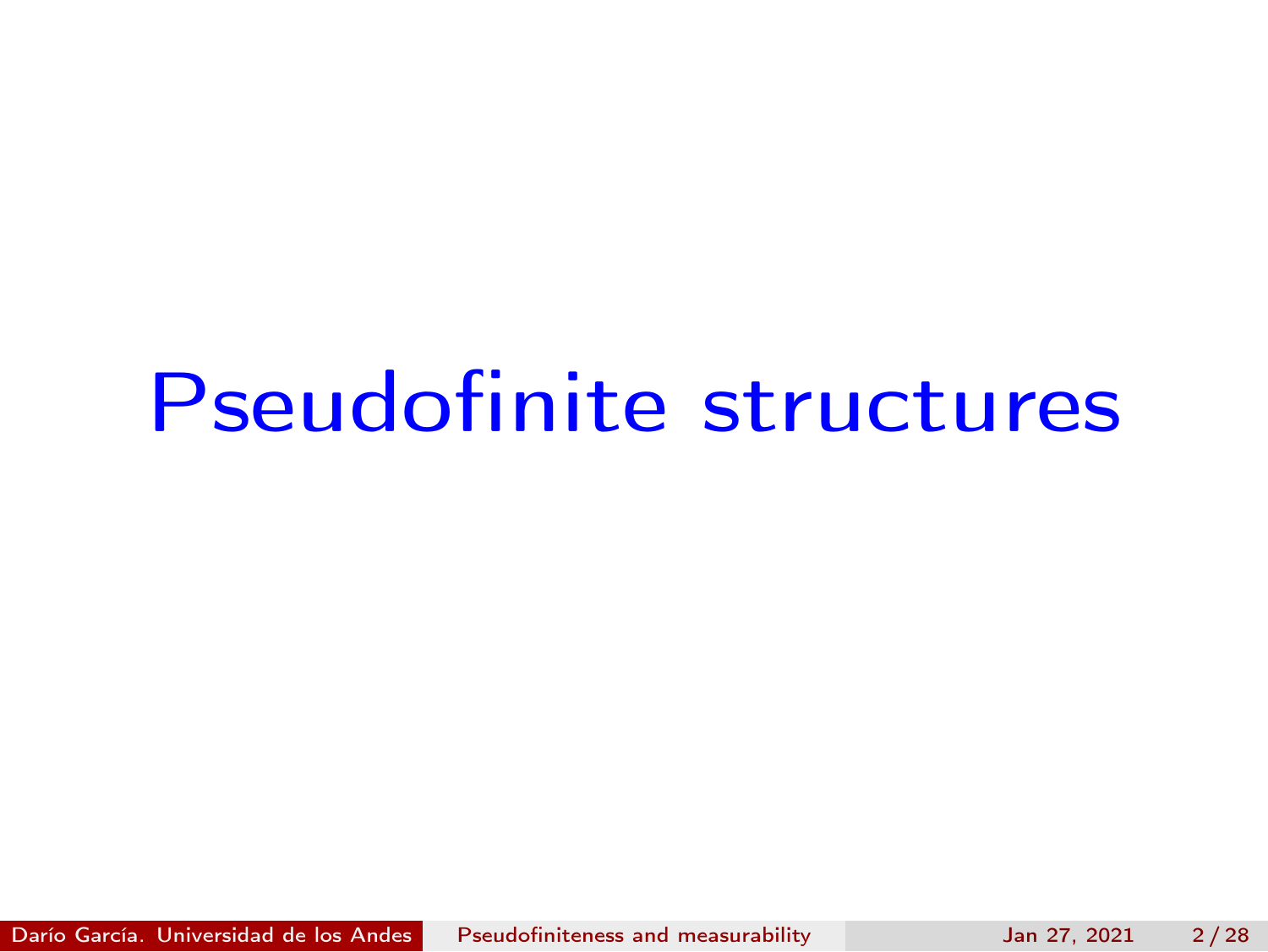## Pseudofinite structures

#### Definition

An L-structure M is said to be pseudofinite if any of the following equivalent properties holds:

- $\bullet$  Every L-sentence  $\sigma$  that is true in M, is also satisfied in some finite  $\mathcal{L}$ -structure  $M^{\sigma}_{0}$  .
- $\bullet M \models \mathsf{FIN}_C$ .
- M is elementarily equivalent to an ultraproduct  $\prod_{\mathcal{U}} M_i$  of finite L-structures.

Observation: An ultraproduct of finite structures can only be finite or of size  $2^{\aleph_{\bf 0}}.$  Thus, the last condition allows us to describe structures that are "similar" to ultraproducts of finite structures, but have different cardinalities (for example, can be countable).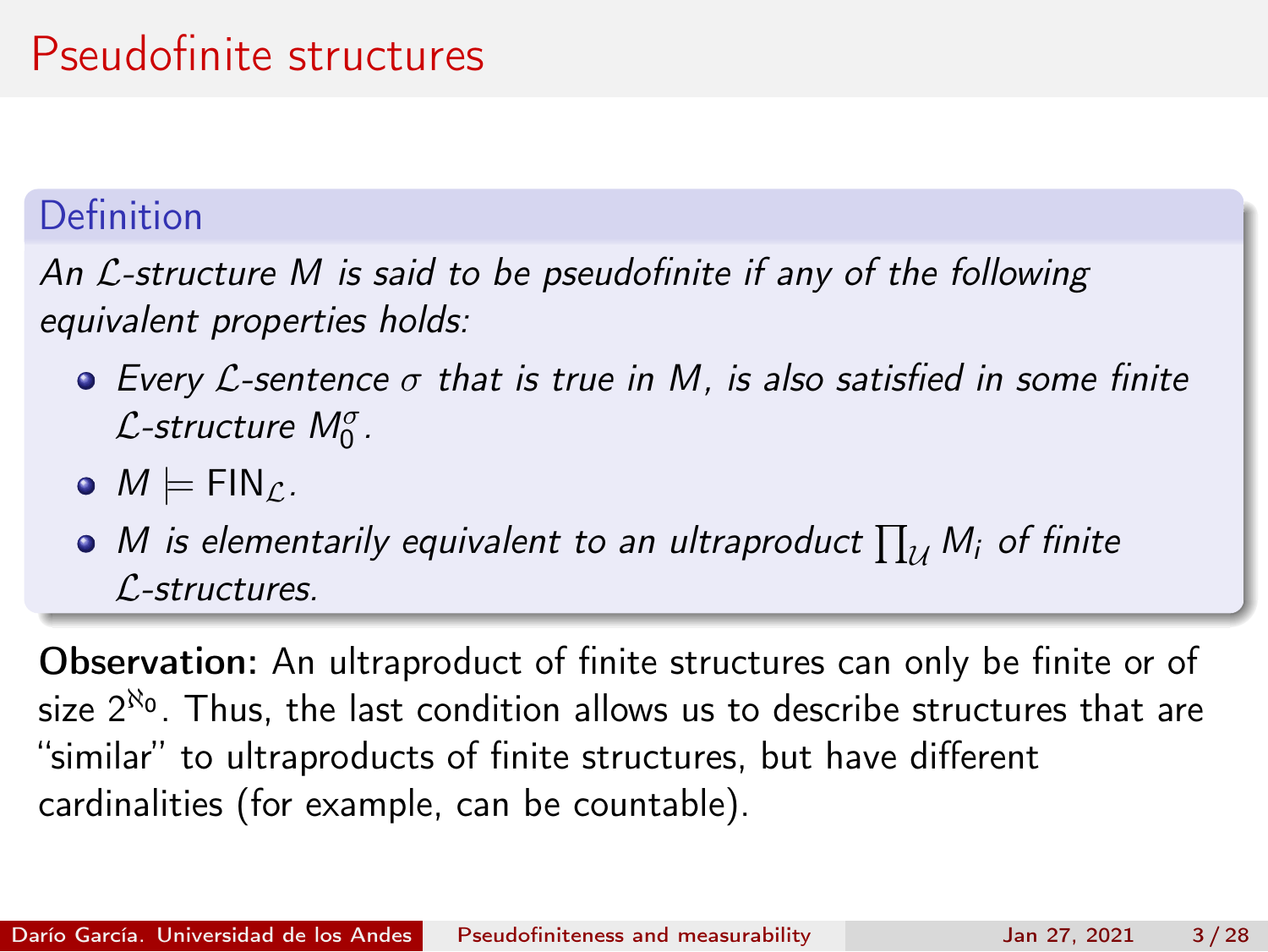### Examples of structures that are not pseudofinite

- The linear orders  $(\mathbb{Q}, <), (\mathbb{Z}, <)$  are not pseudofinite.
- The field  $(\mathbb{C}, +, \cdot)$  is not pseudofinite: the function  $f(x) = x^2$  is definable and surjective, but not injective. Hence  $(\mathbb{C}, +, \cdot) \models \forall y \exists x (x^2 = y) \land \exists x, y (x \neq y \land x^2 = y^2)$ , but this cannot be true in any finite field.
- $\bullet$  ( $\mathbb{Z}, +$ ) is not pseudofinite: the function  $x \mapsto x + x$  is injective, but not surjective.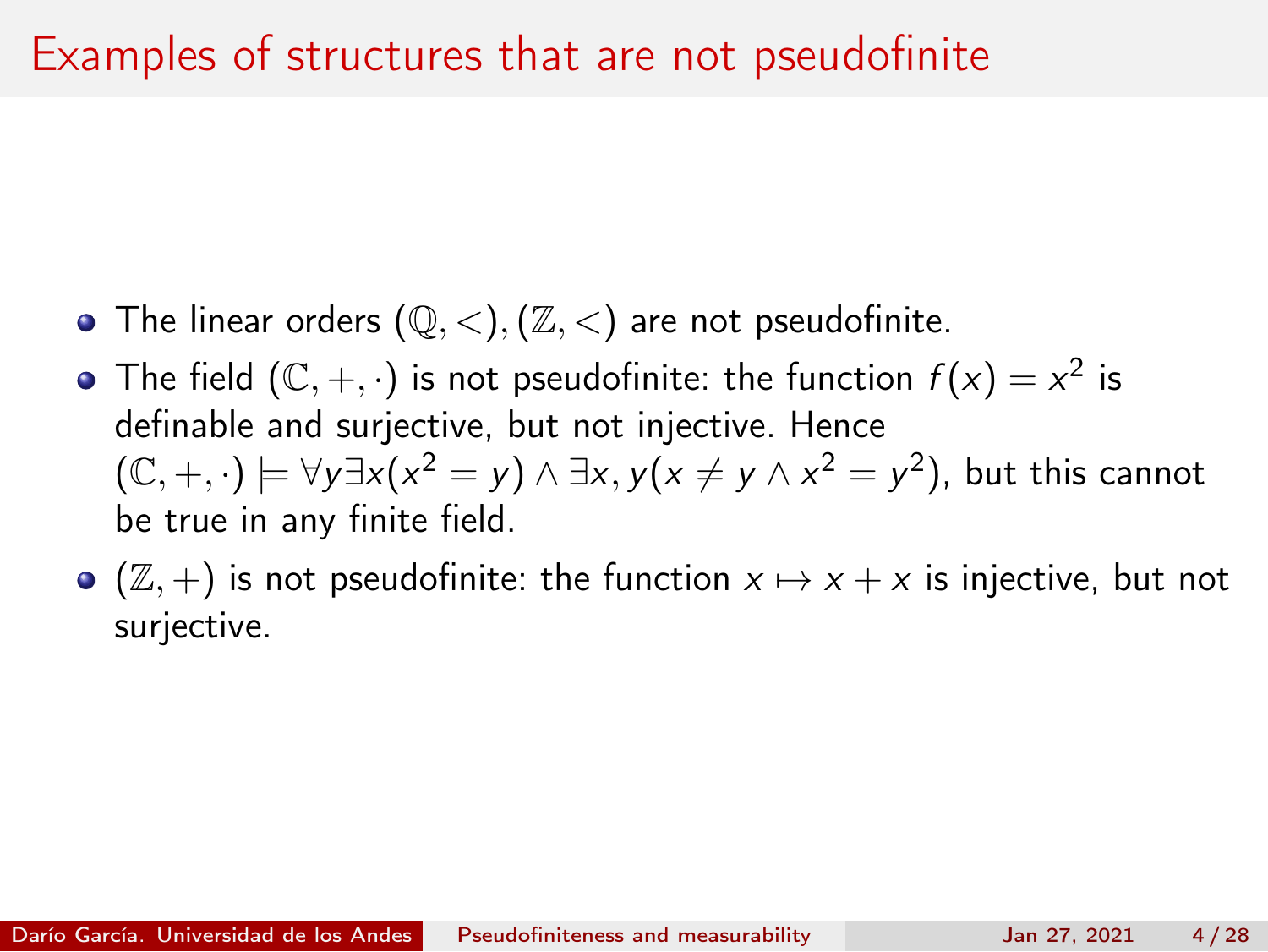## Examples of structures that are pseudofinite

- $\bullet$  Every ultraproduct of finite  $\mathcal{L}$ -structures is pseudofinite.
- **•** Pseudofinite fields:

### Theorem (James Ax, 1968)

An infinite field K is pseudofinite if and only if it satisfies the following conditions:

- $\bullet$  K is perfect.
- 2 K has a unique extension of degree *n* for each  $n \in \mathbb{N}$ .
- $\bullet$  K is pseudo-algebraically closed every absolutely irreducible variety over K has a  $K$ -rational point.
	- Vector spaces over  $\mathbb{F}_\rho$  are pseudofinite: we can simply take  $\prod_{\mathcal{U}} \mathbb{F}_\rho^n$ .
	- The group  $(\mathbb{R},+)$  is isomorphic to  $\prod_{\mathcal{U}}(\mathbb{Z}/p\mathbb{Z},+)$ : both are torsion-free divisible abelian groups of cardinality  $2^{\aleph_0}.$
	- Vector spaces over  $\mathbb Q$  are pseudofinite in the language  $\mathcal L_{\mathsf{vs}}$ .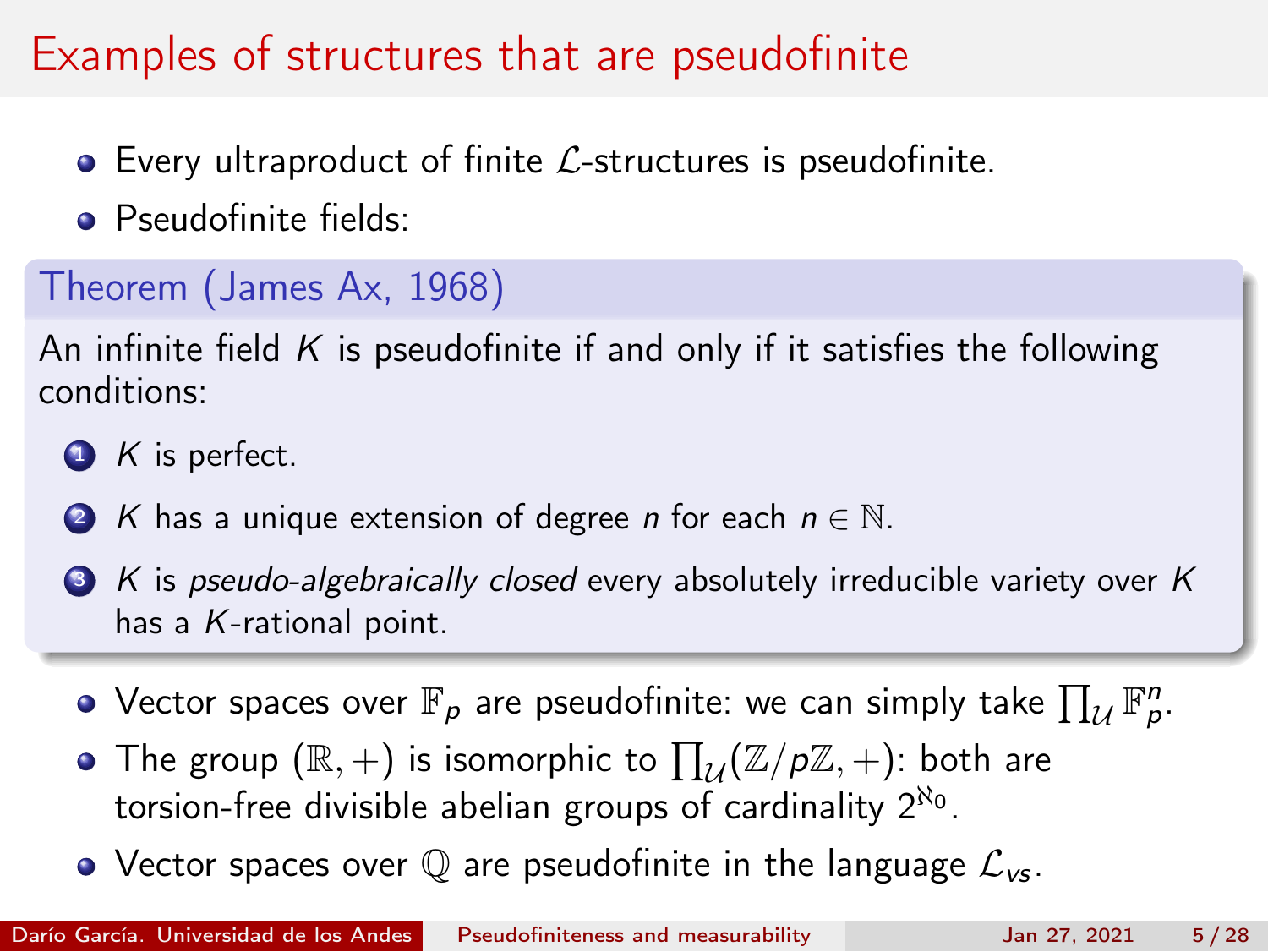## The random graph

#### Theorem (Erdős, Rényi - 1963)

Given a fix number  $r > 1$ ,  $\lim_{n \to \infty} \mathbb{P}(\mathbb{G}(n, p) \models A_r) = 1$ . In particular, for each finite graph H,  $\lim_{n\to\infty} \mathbb{P}(H$  is a subgraph  $\mathbb{G}(n, p) = 1$ .

#### Theorem (Bollobás, Thomason - 1985)

Let U, W be disjoint subsets of  $\mathbb{F}_q$  ( $q \equiv 1$  (mód 4)), such that  $|U \cup W| = m$ , and let S be the set of non-zero squares in  $\mathbb{F}_q$ . Let  $v(U, W)$ be the set of elements  $x \in \mathbb{F}_q$  such that  $x - U \subseteq S$  and  $x - W \subseteq \mathbb{F}_q \setminus S$ . Then,  $||v(U, W)| - \frac{q}{2^m}|\leq \frac{1}{2}(m-2+2^{-m+1})q^{\frac{1}{2}}+\frac{m}{2}$  $\frac{1}{2}$ .

#### **Corollary**

Every infinite ultraproduct of the Paley graphs  $\{P_a : q \equiv 1 \pmod{4}\}$ satisfies  $\prod_{\mathcal{U}} P_q \models \mathcal{A}_r$  for every  $r$ , hence  $\prod_{\mathcal{U}} P_q \models \textsf{RG}$  .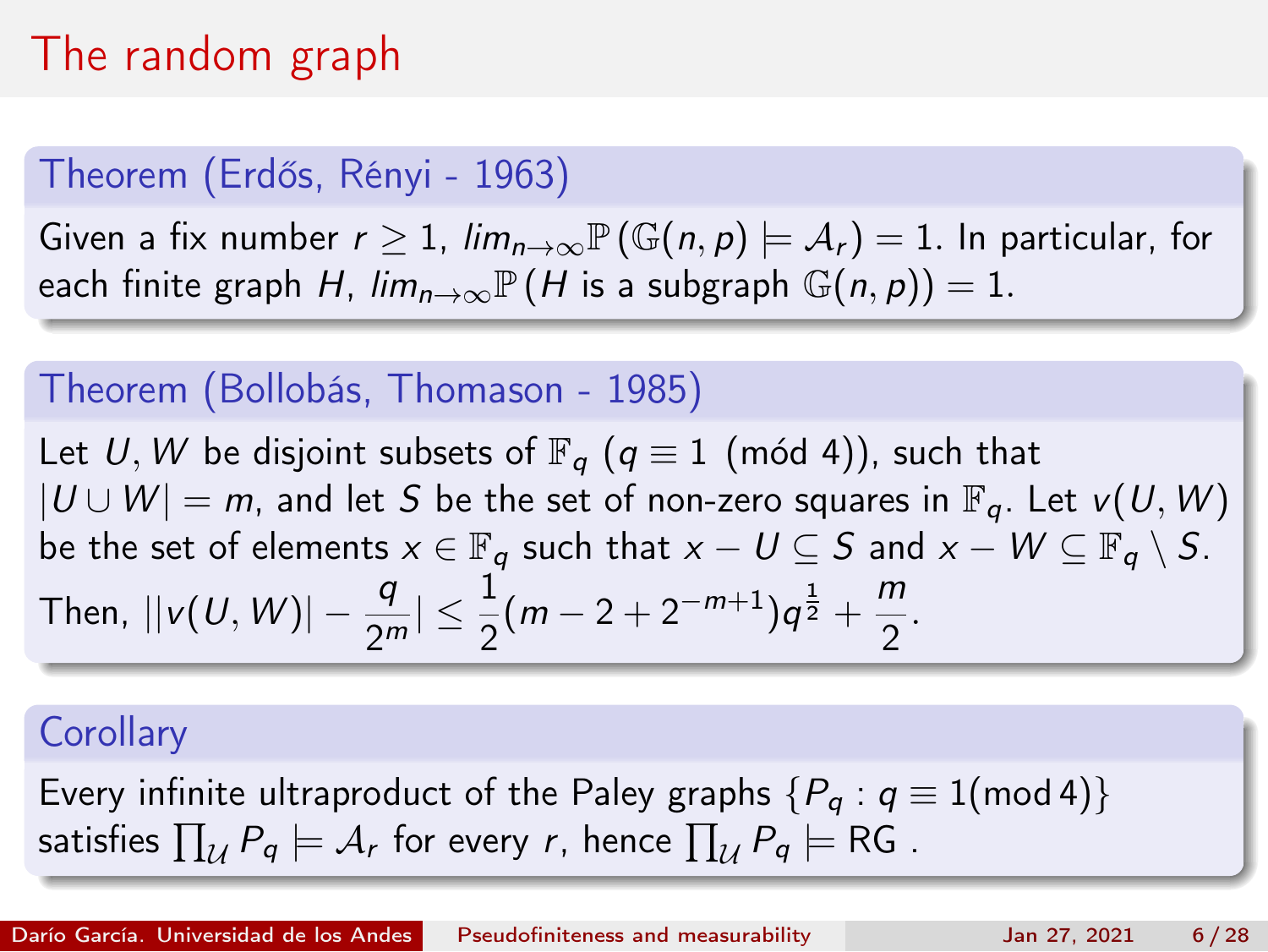## Theories of tree-like graphs

#### Definition

A tree is a (simple) graph without cycles. This property can be axiomatized in the language of graphs  $\mathcal{L} = \{R\}$  by the theory:

$$
Tree = \{ \forall x(\neg xRx), \forall x, y(xRy \rightarrow yRx) \}
$$
  

$$
\cup \left\{ \neg \exists x_1, \dots, x_n \left( \bigwedge_{1 \leq i < j \leq n} (x_i \neq x_j) \land \bigwedge_{i=1}^{n-1} (x_iRx_{i+1}) \land x_nRx_1 \right) : n \geq 2 \right\} \right\}
$$

#### Question (may be too wide)

(May be too wide) Which kind of infinite trees are pseudofinite?

(perhaps less wide)Is every infinite tree of bounded diameter pseudofinite?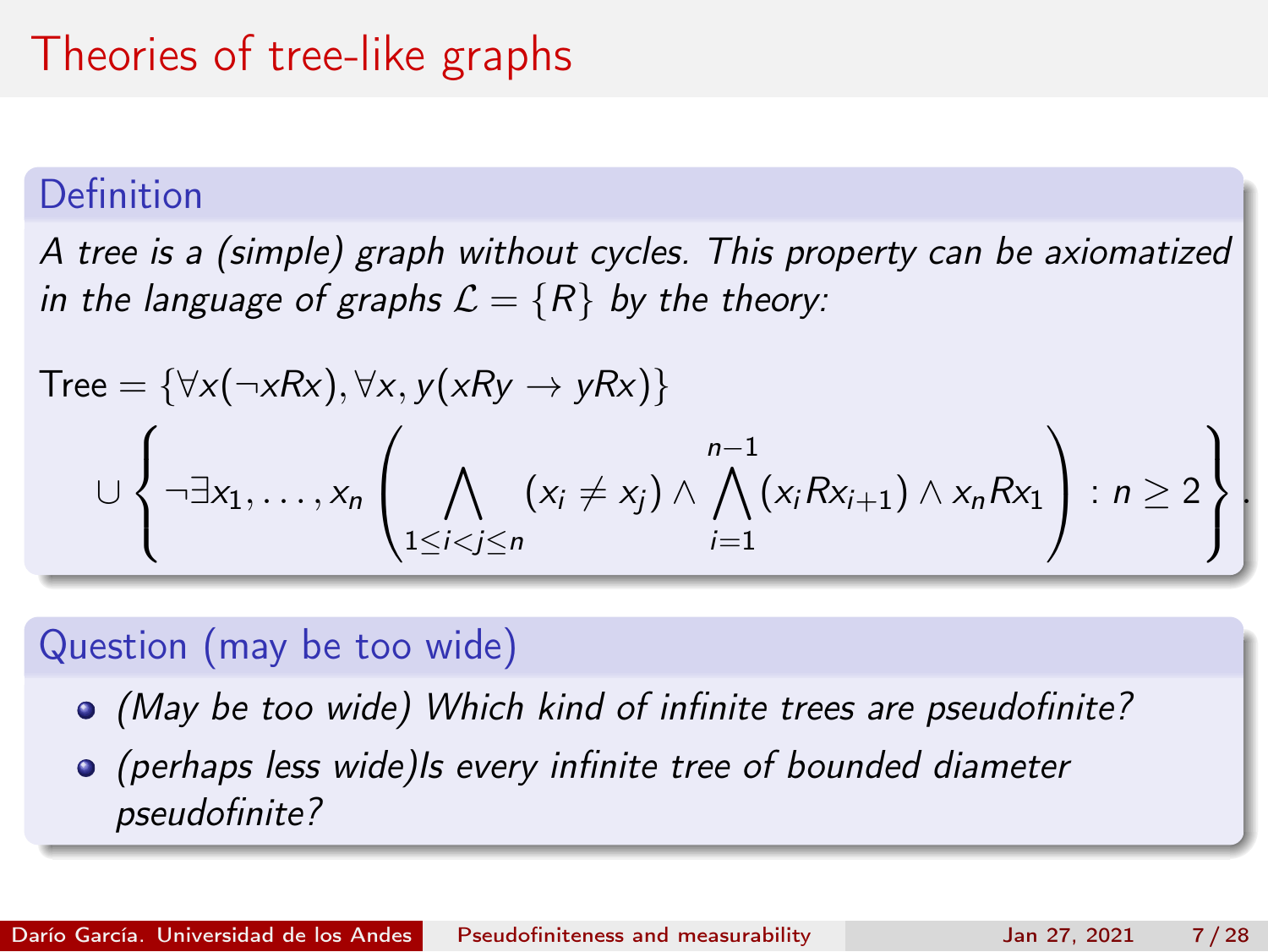### Pseudofiniteness in countable trees

Example of a countable tree that is not pseudofinite.



$$
\sigma_{(1;3,4)} := \exists x \, [\text{deg}(x) = 3 \land \forall y \, (y \neq x \to \text{deg}(y) = 4)]
$$

This sentence does not have finite models, due to the Handshaking lemma:

$$
\sum_{v \in V} \deg(v) = 2|E(G)|.
$$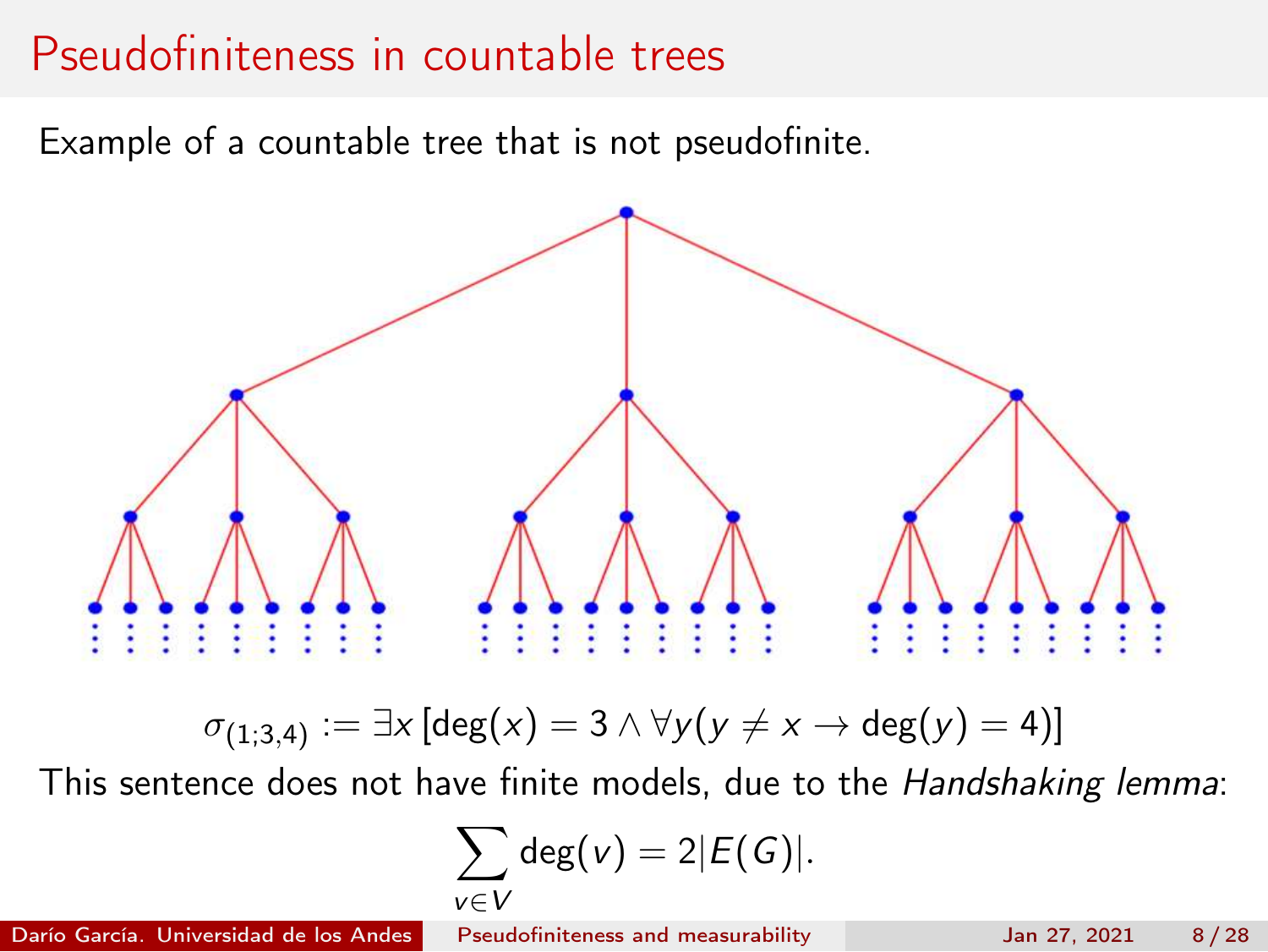## The r-regular and the everywhere infinite forest

The theory  $\mathcal{T}_r$  is the theory of an infinite tree such that every vertex has degree r. The theory  $T_{\infty}$  (also known as the theory of the everywhere infinite forest) is the theory of an infinite tree in which every vertex has infinite degree.

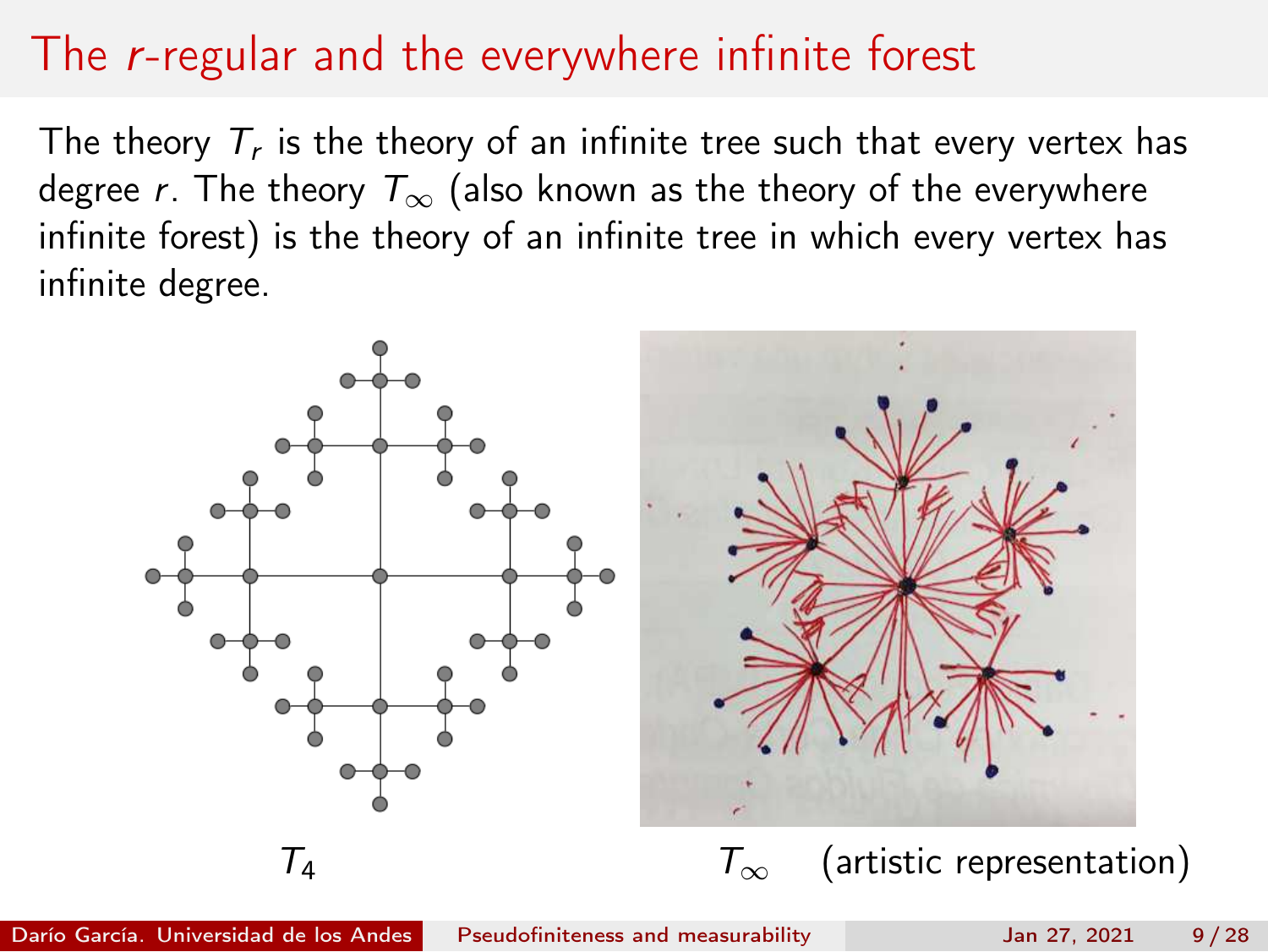## Basic properties of  $T_r$  and  $T_{\infty}$

- Both  $\mathcal{T}_r = \mathsf{Tree} \cup \{\forall \mathsf{x} \,\exists^{=r} \mathsf{y}(\mathsf{x} \mathsf{R} \mathsf{y})\}$  and  $\mathcal{T}_\infty = \mathsf{Tree} \cup \{\forall \mathsf{x} \,\exists^{\geq n} : n \geq 1\}$ are complete theories, and have quantifier elimination in the language  $\mathcal{L}'=\{D_n:n\geq 0\}$ , where  $D_n(x,y)\Leftrightarrow \mathsf{dist}(x,y)=n$ .
- The theory  $\, {\mathcal T}_r \,$  is strongly minimal. Moreover, for every  $M \models \, {\mathcal T}_r$  and  $A \subseteq M$ .

$$
\mathrm{acl}_M(A)=\bigcup_{a\in A}\mathrm{acl}_M(a)
$$

 $=$  connected components containing vertices from A

• The theory  $T_{\infty}$  is  $\omega$ -stable of Morley rank  $\omega$ . In fact,

$$
RM(D_n(x,a))=n
$$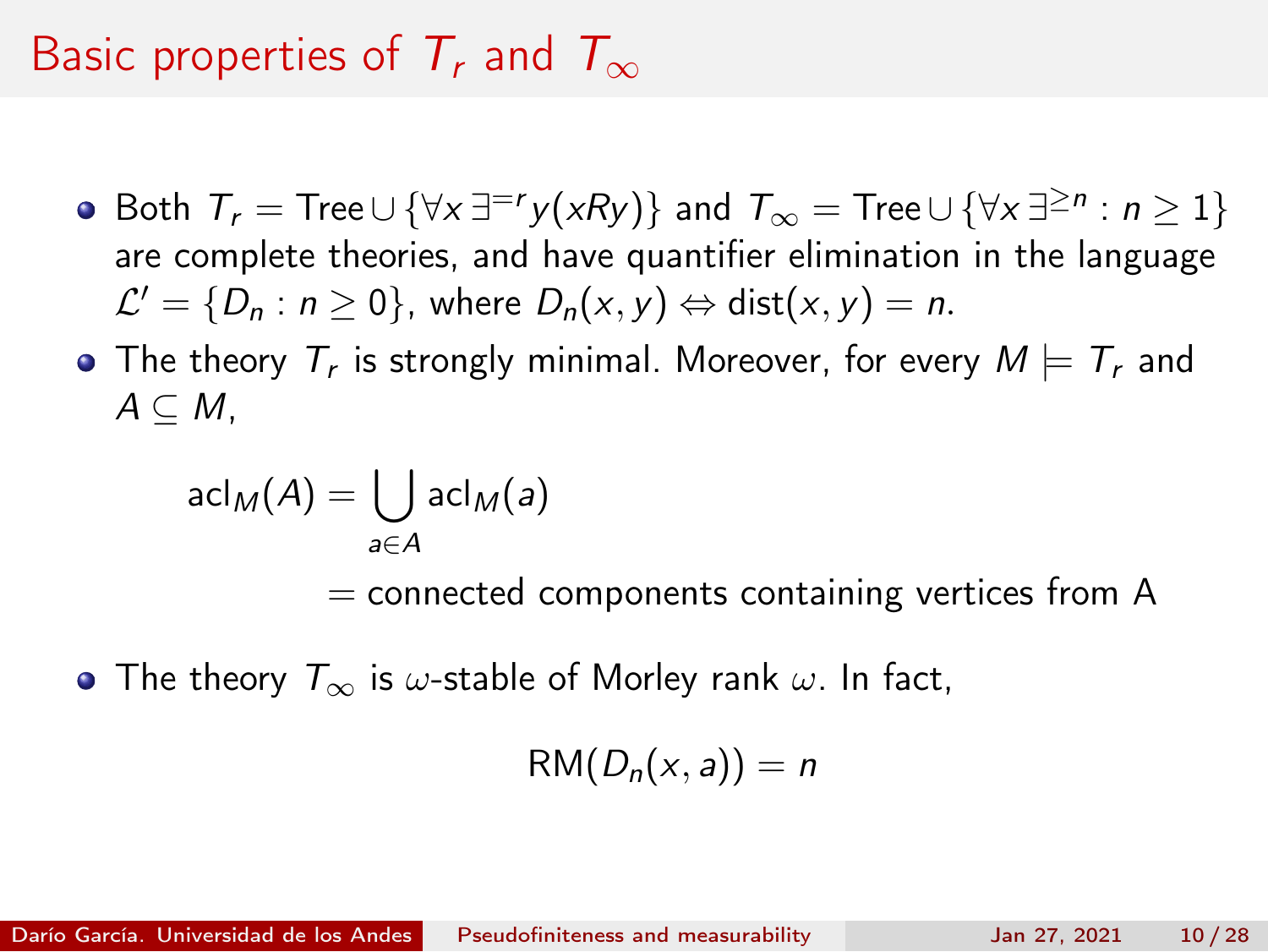#### Proposition

Let  $C = \{G_n : n \in \mathbb{N}\}\$  be a class of finite graphs such that:

(a) Each graph  $G_n$  is r-regular (resp.  $d_n$ -regular)

(b) girth $(G_n) \to \infty$ 

Then, every infinite ultraproduct M of graphs in C is a model of  $T_r$  (resp. a model of  $T_{\infty}$  if  $d_n \to \infty$ .

#### Theorem (G., Robles)

Such classes of finite graphs exists, therefore the theories  $T_r$  and  $T_\infty$  are both pseudofinite.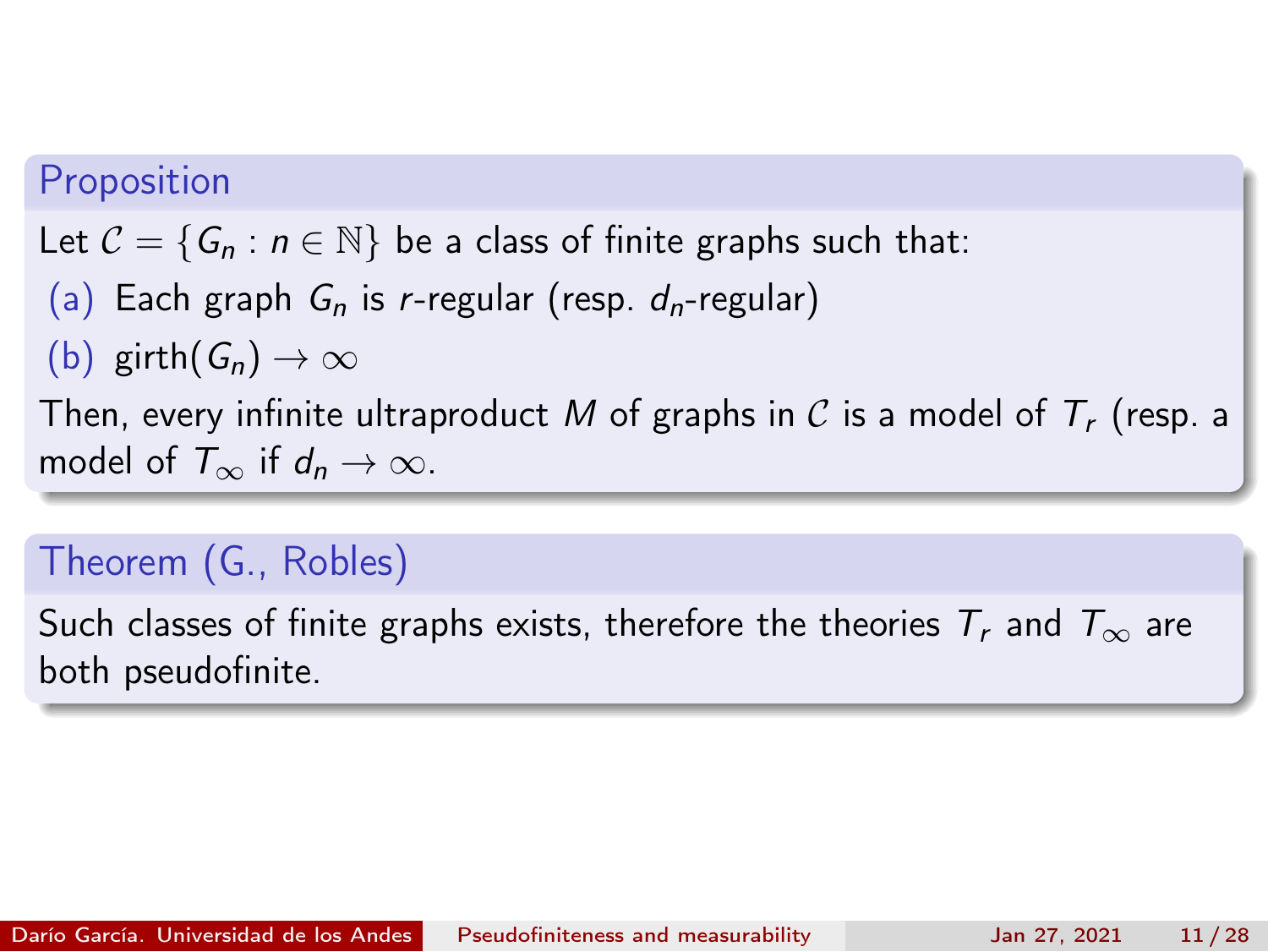## Why study pseudofinite structures?

- The idea is that the counting measure on a class of finite structures can be lifted using Łoś' theorem to give notions of dimension and measure on their ultraproduct.
- This kind of finite/infinite connection can sometimes be used to prove qualitative properties of large finite structures, and in the other direction, quantitative properties in the finite structures often induce desirable qualitative properties in their ultraproducts.
	- ▶ Szemerédi's Regularity (Goldbring, Towsner)
	- ▶ Freiman conjecture for non-abelian groups (Hrushovski)
	- $\triangleright$  Expanders maps in finite fields (Tao)
	- ▶ Stable graphs and Erdős-Hajnal conjecture (Malliaris, Shelah / Chernikov, Starchenko)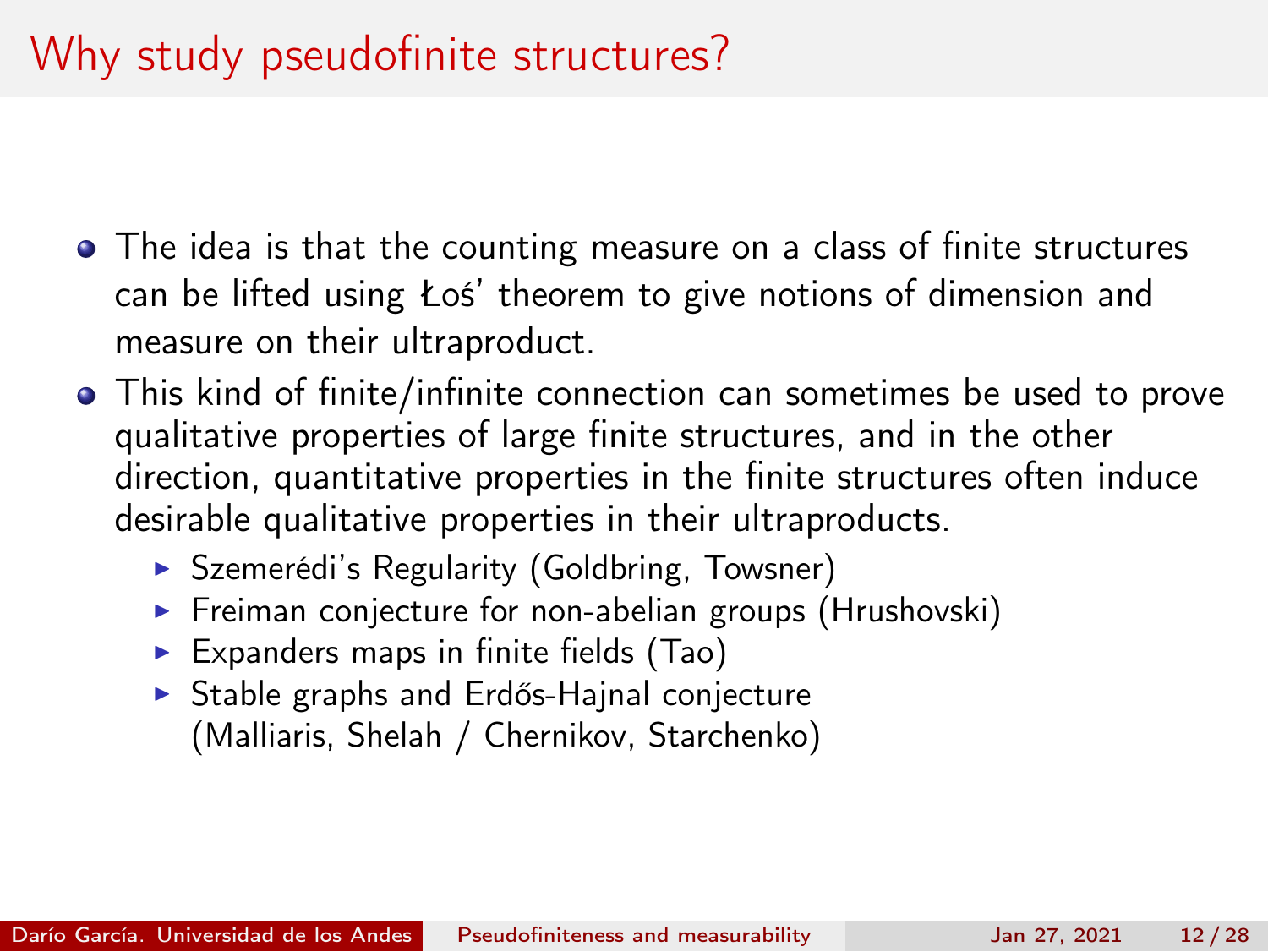## Counting pairs and counting measures

- L will denote a first-order language.
- $\mathcal{C} = \{M_i : i \in I\}$  will denote a class of finite L-structures, and  $\mathcal U$  will denote an ultrafilter on I.
- We will assume that for every  $n\in\mathbb{N},\;\{i\in I:|M_i|\ge n\}\in\mathcal{U}.$  That is,  $\lim_{i\to\mathcal{U}}|M_i|=\infty.$
- We enrich  $L$  to a 2-sorted language  $L^+$  with sorts  $\mathbb D$  (carrying the language  $L$ ) and  $\mathbb{O} \mathbb{F}$  (carrying the language of ordered fields). Also, for every L-formula  $\phi(\overline{\mathsf{x}},\overline{\mathsf{y}})$ , a function symbol  $f_\phi:\mathbb{D}^{|\overline{\mathsf{y}}|}\to\mathbb{O}\mathbb{F}.$
- Every finite L-structure  $M_i \in \mathcal{C}$  gives rise to an  $L^+$ -structure  $\mathcal{K}_i = \langle \mathcal{M}_i; (\mathbb{R}, +, \cdot, 0, 1, <) \rangle$  with the functions  $f_\phi$  interpreted as:

$$
f_{\phi}^{K_i}: M_i^{|\overline{y}|} \longrightarrow \mathbb{R}
$$

$$
\overline{b} \longmapsto \left| \phi(M_i^{|x|}, \overline{b}) \right|
$$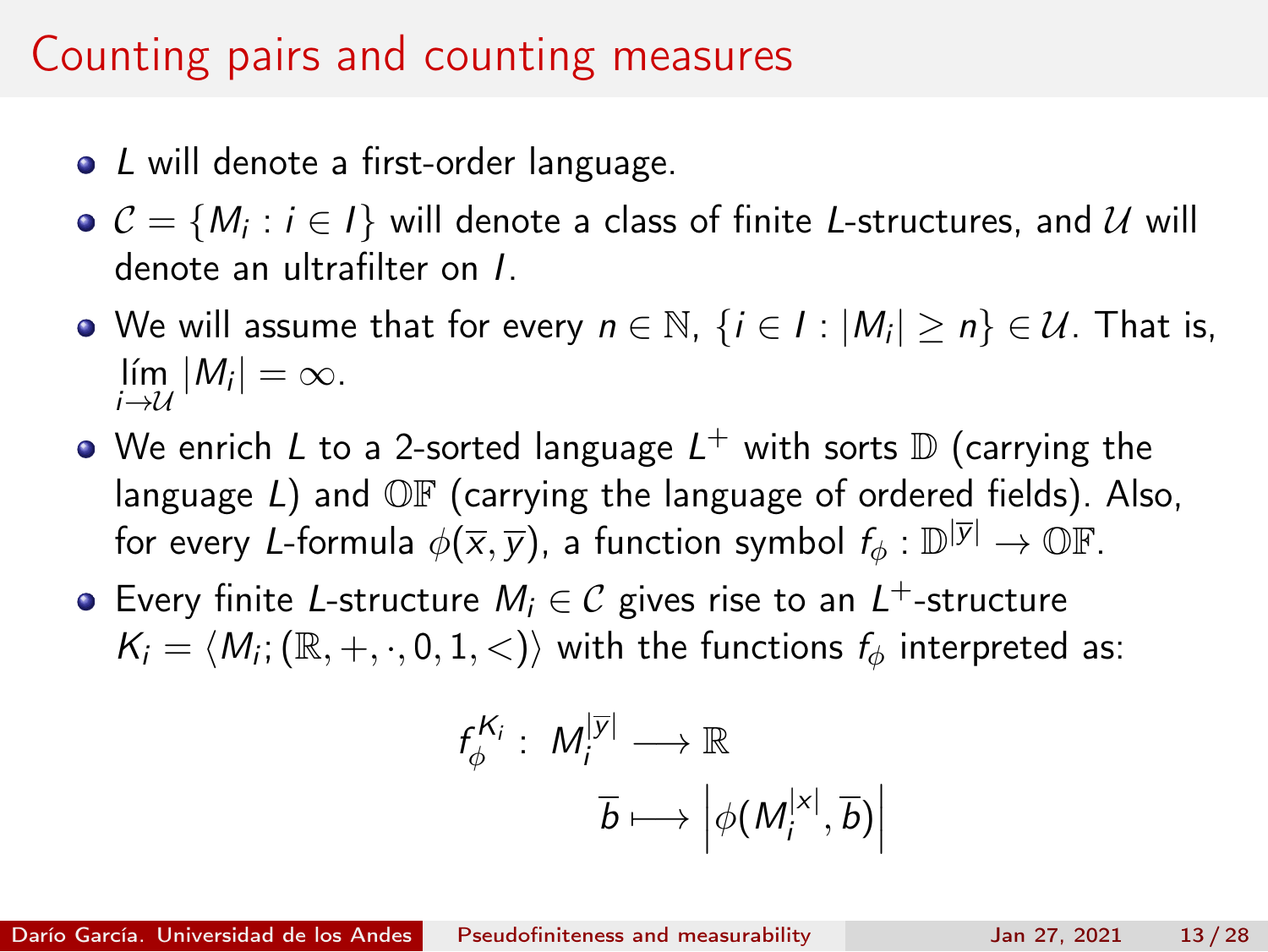## Counting pairs and counting measures

• Consider now the ultraproduct of the structures  $K_i$  with respect to  $\mathcal{U}$ .

$$
\mathcal{K} := \prod_{i \in \mathcal{U}} \mathcal{K}_i = \left( \prod_{i \in \mathcal{U}} M_i, \mathbb{R}^* \right).
$$

- We put  $M:=\prod_{i\in\mathcal{U}}M_i$ , and  $\mathcal{T}=\mathsf{Th}(M).$
- If  $X=\phi(M^{\prime};\overline{b})$  is an *L*-definable set in  $M,$   $|X|:=f_{\phi}(\overline{b})$  will denote its (non-standard) cardinality.
- Counting measures: For a non-empty definable subset D of M, there is a finitely-additive real valued probability measure  $\mu_D$  defined as:

$$
\mu_D(X) := \mathsf{st}\left(\frac{|X \cap D|}{|D|}\right) = \mathsf{st}\left(\lim_{i \to \mathcal{U}} \frac{|X(M_i) \cap D(M_i)|}{|D(M_i)|}\right)
$$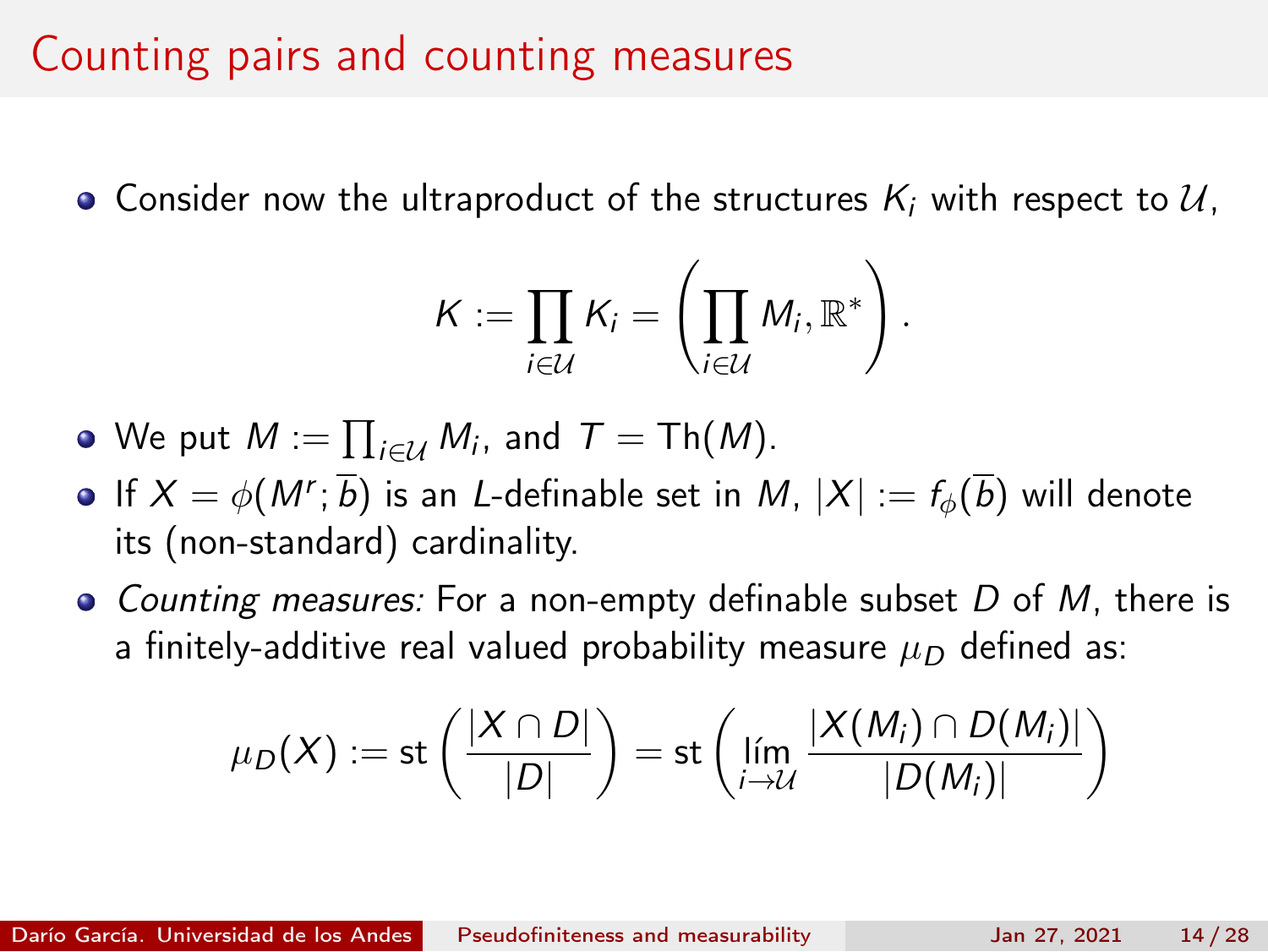## Strongly minimal ultraproducts of finite structures

#### Theorem (Pillay, 2015)

Let  $M = \prod_{\mathcal{U}} M_i$  be a strongly minimal ultraproduct of finite structures, and let  $\alpha\in\mathbb{N}^*$  be the pseudofinite cardinality of  $M$   $(\alpha=|M|).$  Then,

- $\bullet\hspace{0.1cm}$  For any definable (with parameters) set  $X\subseteq M^{n},$  there is a polynomial  $P_X(x) \in \mathbb{Z}[x]$  with positive leading coefficient such that  $|X| = P_X(\alpha)$ . Moreover,  $RM(X) = \text{degree}(P_X)$ .
- **2** For any L-formula  $\phi(\overline{x}, \overline{y})$  there is a finite number of polynomials  $P_1, \ldots, P_k \in \mathbb{Z}[x]$  and L-formulas  $\psi_1(\overline{y}), \ldots, \psi_k(\overline{y})$  such that: (a)  $\{\psi_i(\overline{y}) : i \leq k\}$  is a partition of the  $\overline{y}$ -space. (b) For any  $\bar{a}$ ,  $|\phi(M^{|\times|};\bar{a})| = P_i(\alpha)$  if and only if  $M \models \psi_i(\bar{a})$ .

For instance, if  $M=(\mathbb{R}, +)=\prod_{\mathcal{U}}(\mathbb{Z}/p\mathbb{Z}, +)$ , and we consider the formula  $\phi(x_1; y_1, y_2) : x = y_1 \vee x \neq y_2$ , we have

$$
|\phi(M; a_1, a_2)| = \begin{cases} \alpha & \text{if } a_1 = a_2, \\ \alpha - 1 & \text{if } a_1 \neq a_2. \end{cases}
$$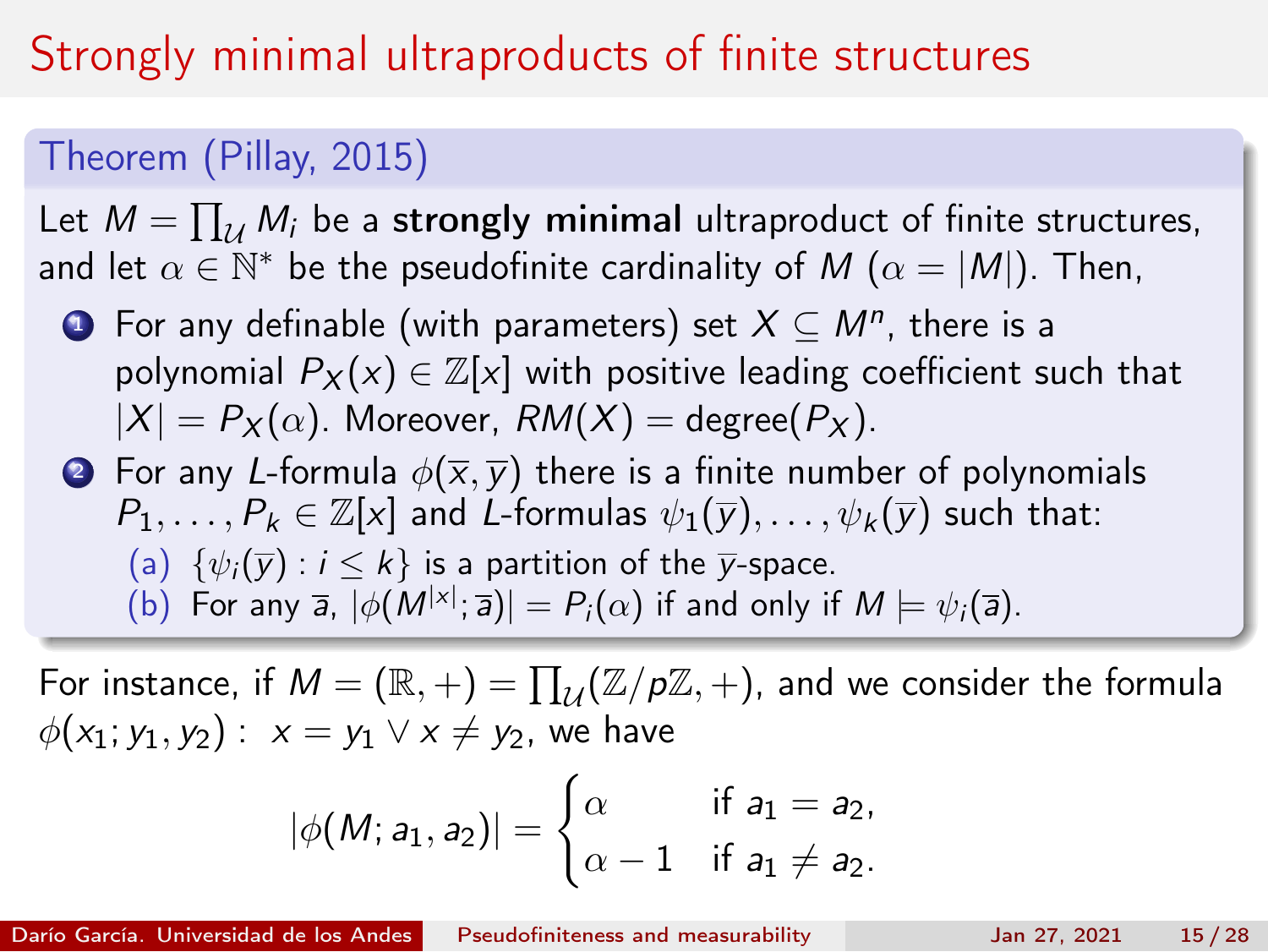Consider the theory  $\, {\mathcal T}_r$  and an ultraproduct of finite graphs  $M \models {\mathcal T}_r,$ • For the formula  $\phi(x, y) := \neg D_2(x, y)$ ,

$$
|\phi(M,a)|=\alpha-r(r-1).
$$

• For the formula  $\phi(x; y_1, y_2) := D_2(x, y_1) \wedge D_3(x, y_2)$ 

$$
|\phi(M, a_1, a_2)| = \begin{cases} r(r-1) & \text{if } M \models D_1(a_1, a_2) \\ r & \text{if } M \models D_5(y_1, y_2) \\ 0 & \text{if } M \models \neg D_1(a_1, a_2) \land D_5(a_1, a_2) \end{cases}
$$

• For the formula  $\phi(x; y_1, y_2) := \neg D_2(x, y_1) \land \neg D_3(x, y_2)$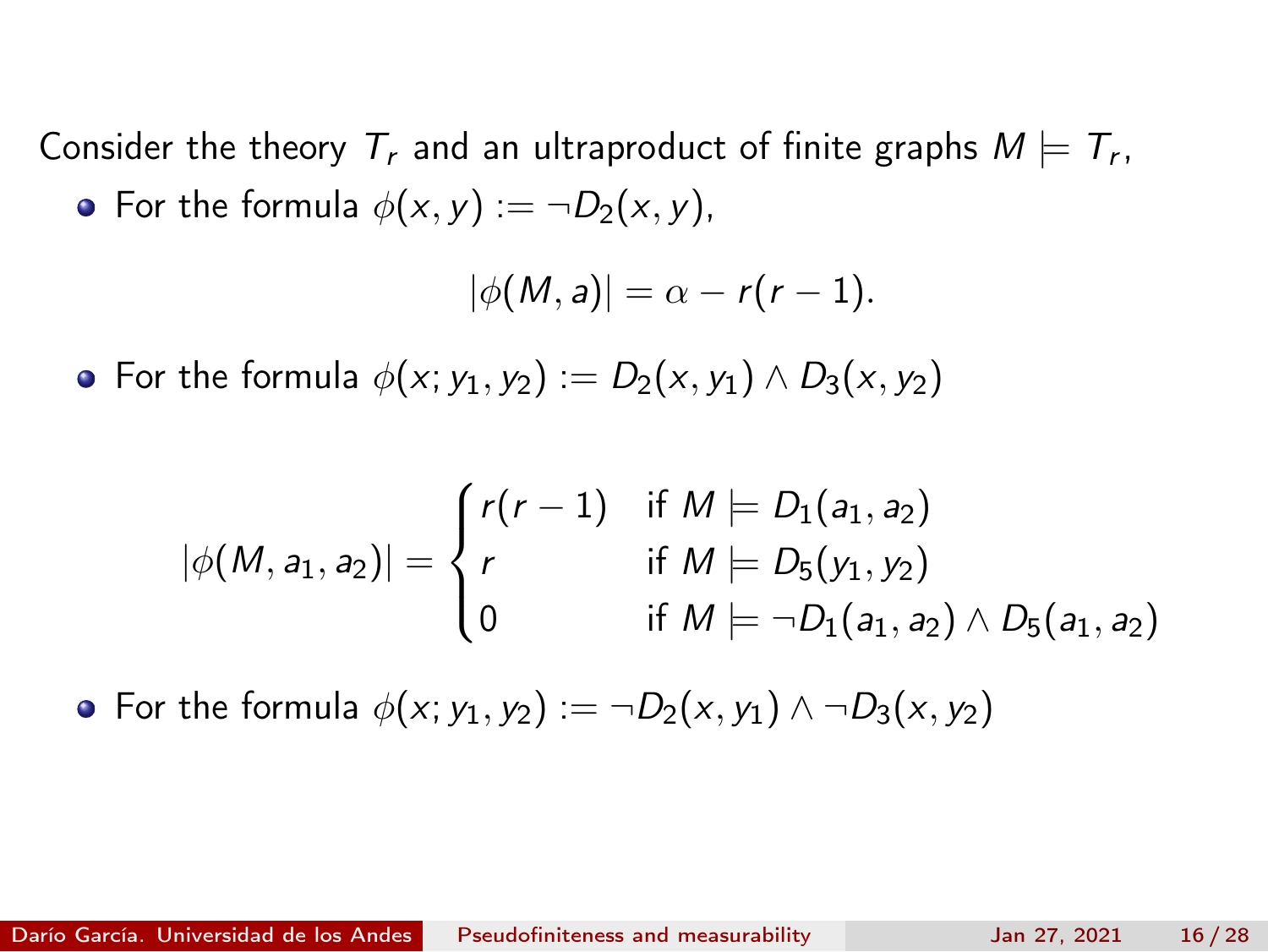## Asymptotic classes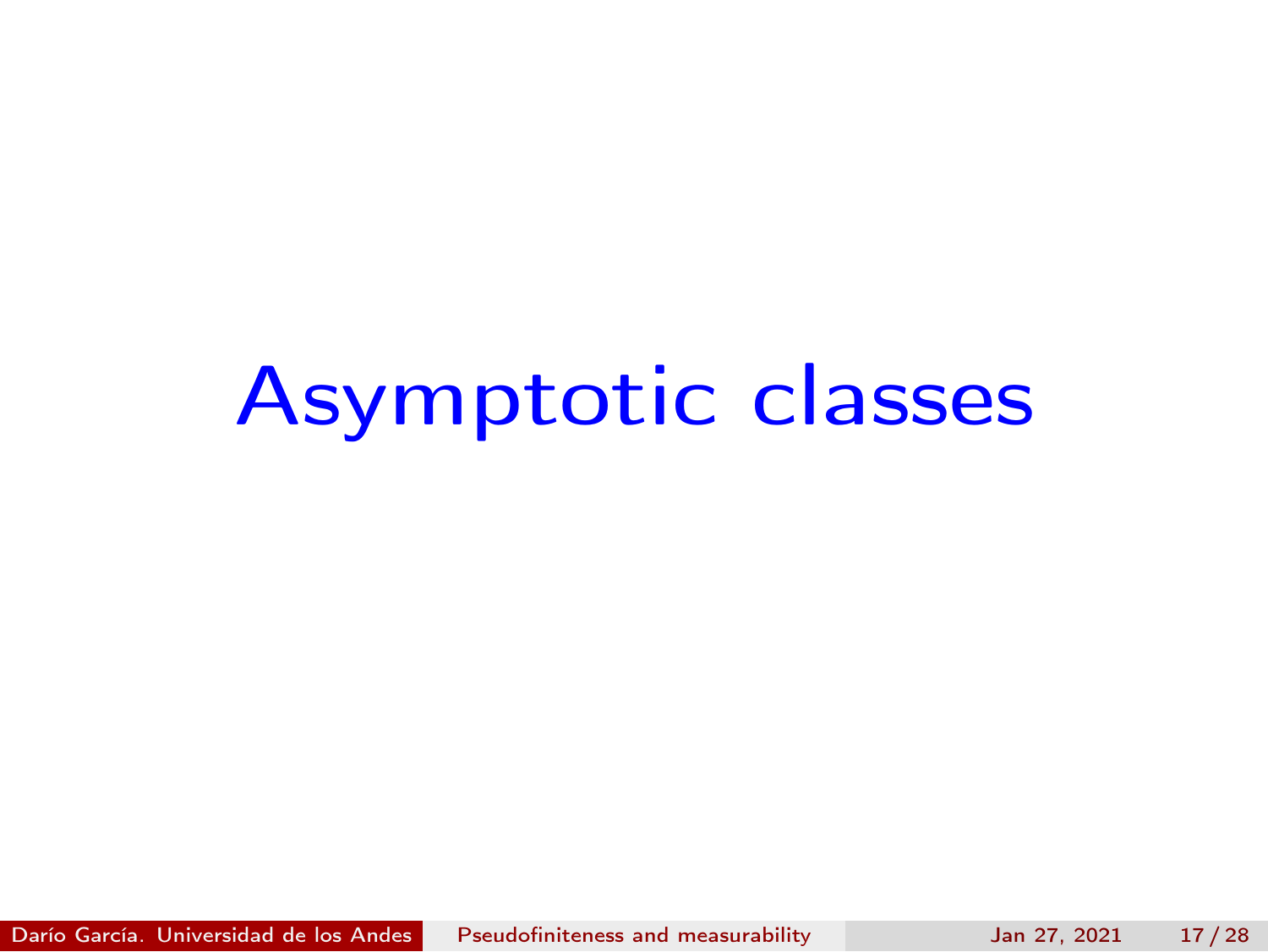#### Theorem (Chatzidakis, van den Dries, Macintyre, 1992)

Let  $\varphi(x_1,\ldots,x_n; y_1,\ldots,y_m)$  be a formula in the language of rings. Then there is a positive constant  $\,C$  and finitely many pairs  $(d_i,\mu_i) \; (1 \leq i \leq k)$ with  $d_i \in \{0,1,\ldots,n\}$  and  $\mu_i \in \mathbb{Q}^{>0}$  a positive rational number such that for each finite field  $\mathbb{F}_q$ , and each  $\overline{a}\in \mathbb{F}_q^m$ , if the set  $\varphi(\mathbb{F}_q^n;\overline{a})$  is non-empty then

$$
||\varphi(\mathbb{F}_q^n;\overline{a})|-\mu_i q^{d_i}| < Cq^{d_i-1/2}
$$

for some  $i\leq k.$  Moreover, for each pair  $(d_i,\mu_i)$  there is a formula  $\psi_i(y_1,\ldots,y_m)$  in the language of rings such that  $\psi_i(\mathbb{F}_q^m)$  consists precisely of those  $\overline{\bm{a}}\in\mathbb{F}_q^m$  for which the corresponding inequality  $(\mu_i,d_i)$  holds.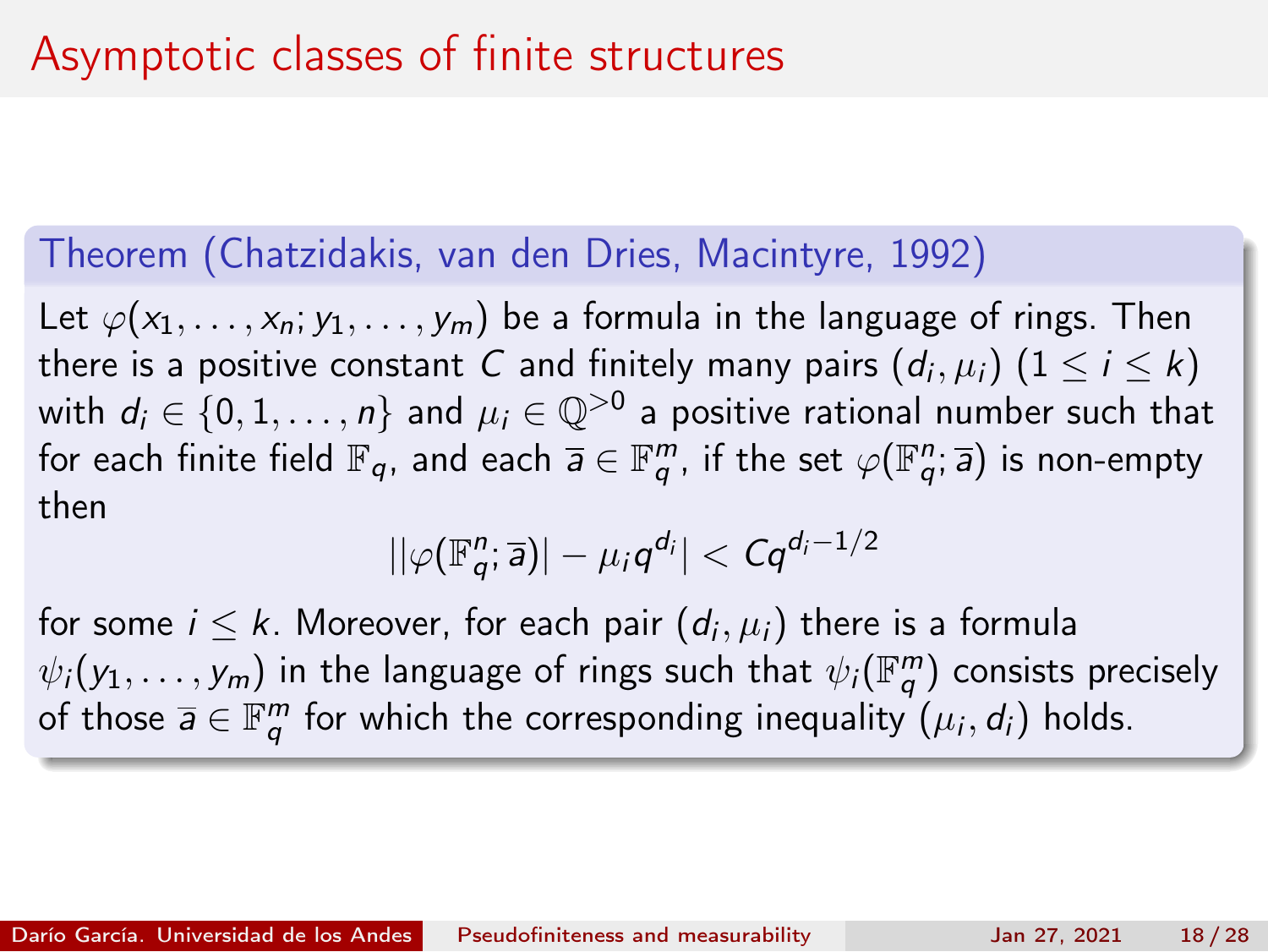#### Definition (Macpherson, Steinhorn)

Let C be a class of finite L-structures. We say that C is a 1-dimensional asymptotic class if for every L-formula  $\varphi(x; \overline{y})$  there is a positive constant  $\mathcal{C}_\varphi > 0$  and a finite set  $E_\varphi \subseteq \mathbb{R}^{>0}$  such that the following hold:

(a) For every  $M\in \mathcal C$  and  $\overline a\in M^{\overline{\mathcal Y}}$ , either  $|\varphi(M;\overline a)|\leq C$  or there is  $\mu\in E$ such that

$$
||\varphi(M,\overline{a})| - \mu|M|| \leq C|M|^{1/2}.
$$
 (\*)

(b) For every  $\mu \in E$  there is a formula  $\psi_{\mu}(\overline{y})$  such that for every  $M \in \mathcal{C}$ , and  $\overline{\mathsf{a}}\in\mathsf{M}^{|\mathsf{y}|}$ ,  $\mathsf{M}\models\psi_{\mu}(\overline{\mathsf{a}})\Leftrightarrow (*)$  holds.

Elwes (2007): notion of N-dimensional asymptotic classes, with dimensions  $0, \frac{1}{\sqrt{2}}$  $\frac{1}{N}$ ,  $\frac{2}{N}$  $\frac{2}{N}$ , ...,  $\frac{N}{N}$  $\frac{N}{N}$  for formulas in one variable.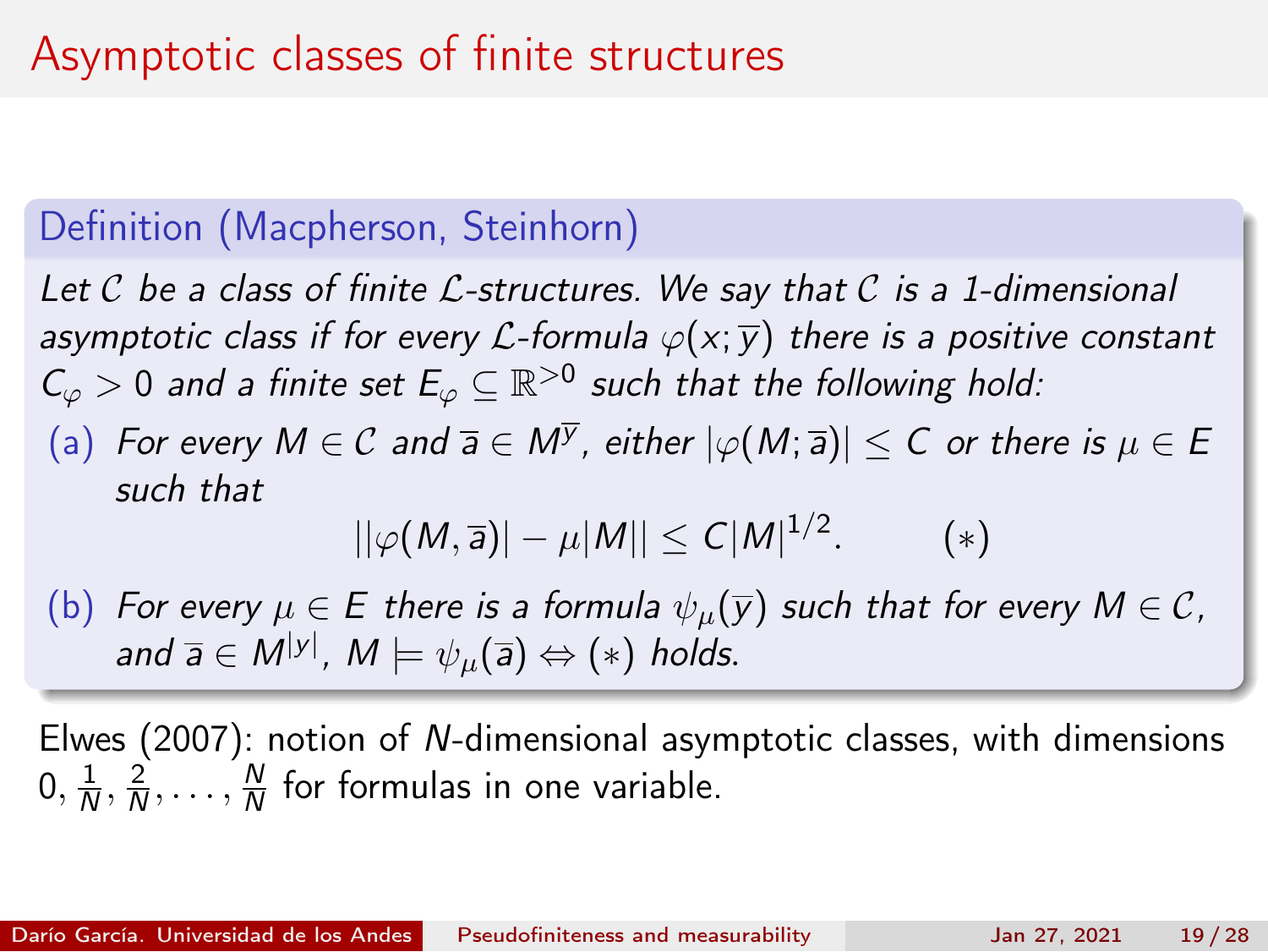- Finite fields. (Chatzidakis, van den dries, Macyntire)
- Finite cyclic groups. (Macpherson, Steinhorn, based on Szmielew)
- Finite simple groups of fixed Lie type. (Elwes)
- Finite fields with a Frobenius automorphism. (Ryten)
- Paley graphs (Macpherson, Steinhorn using Bollobás-Thomason to get the random graph, and later using QE for conditions (a), (b))
- Some classes of residue rings, e.g.  $\{(\mathbb{Z}/\rho^d\mathbb{Z},+,\cdot,0,1):\rho$  prime}. (Bello-Aguirre)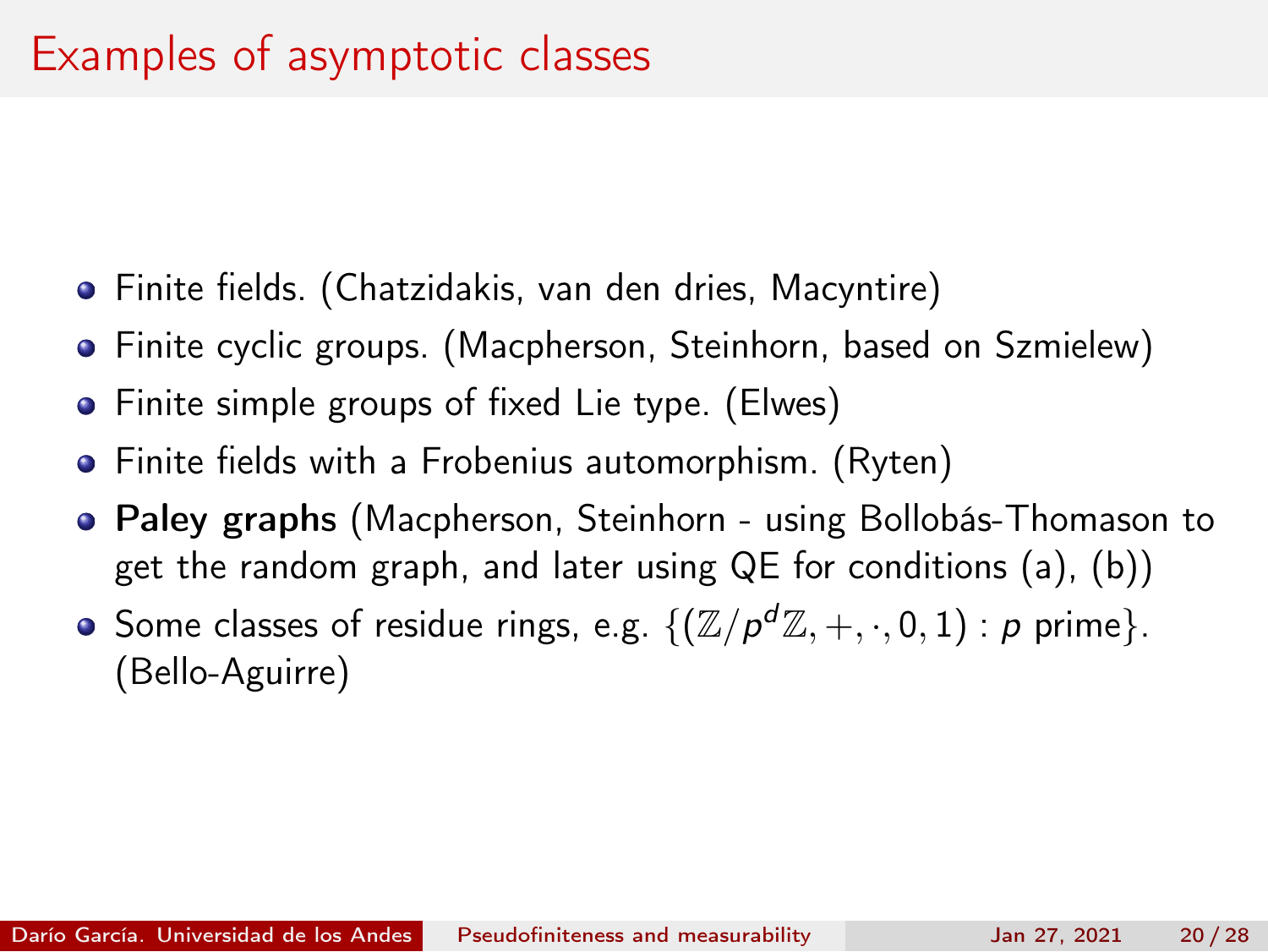## Ultraproducts of asymptotic classes

#### Theorem (Macpherson, Steinhorn)

- **1** If every ultraproduct of a class C is strongly minimal, then C is a 1-dimensional asymptotic class.
- <sup>2</sup> Every infinite ultraproduct of structures in a 1-dimensional asymptotic class is supersimple of SU-rank 1.

Similarly, every ultraproduct of an N-dimensional asymptotic class is supersimple of finite rank  $(< N)$ .

Idea: Each instance of dividing for formulas in one variable is witnessed by a drop of dimension. In ultraproducts of asymptotic classes, there are only finitely many possible dimensions.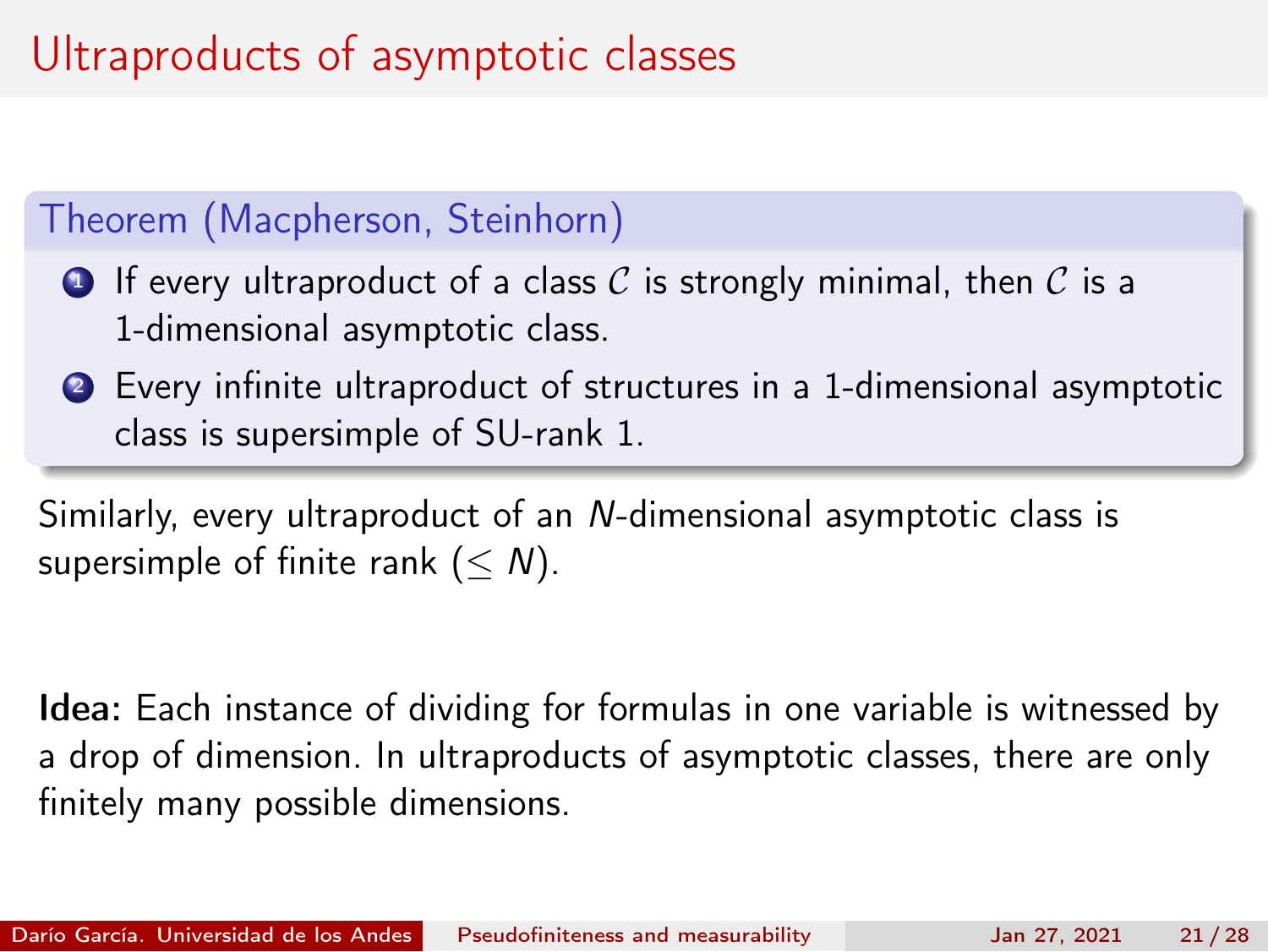#### Definition (Macpherson, Steinhorn)

A structure M is measurable if there is a function

- $h = (\text{dim}, \text{meas}) : \text{Def}(M) \to \mathbb{N} \times \mathbb{R}^{>0}$  satisfying the following conditions:
	- (i) If  $X \in \text{Def}(M)$  is finite and non-empty, then  $h(X) = (0, |X|)$
- (ii) (Definability and finiteness) For every formula  $\phi(\overline{x}, \overline{y})$ , there is a finite set  $D_\phi \subseteq \breve{\mathbb{N}} \times \mathbb{R}^{>0}$  so that
	- (a) For every  $\overline{a} \in M^{|\overline{y}|}$ ,  $h(\phi(M^{|\overline{x}|}, \overline{a})) \in D_{\phi}$
	- (b) For every  $(d, \mu) \in D_{\phi}$  there is a formula  $\psi_{(d,\mu)}(\overline{y})$  such that for every  $\overline{a} \in M^{|\overline{y}|}$ ,

$$
M \models \psi(\overline{a}) \Leftrightarrow h(\phi(M^{|\overline{x}|}, \overline{a}) = (d, \mu))
$$

(iii) (Fubini property) Suppose  $f : X \rightarrow Y$  is a definable surjection, and  $Y = Y_1 \cup \cdots \cup Y_r$  is a definable partition such that dim $(Y_i) = e_i$ ,  $\mathsf{meas} (Y_i) = \nu_i$  and  $\mathsf{h}(f^{-1}(\overline{\mathsf{y}})) = (d_i, \mu_i)$  for every  $\overline{\mathsf{y}} \in \mathsf{Y}$  . Suppose also that the maximum  $c := \max\{d_1 + e_1, \ldots, d_r + e_r\}$  is attained by the values  $d_1 + e_1, \ldots, d_s + e_s$ . Then,  $h(X) = (c, \mu_1 \cdot \nu_1 + \cdots + \mu_s \cdot \nu_2)$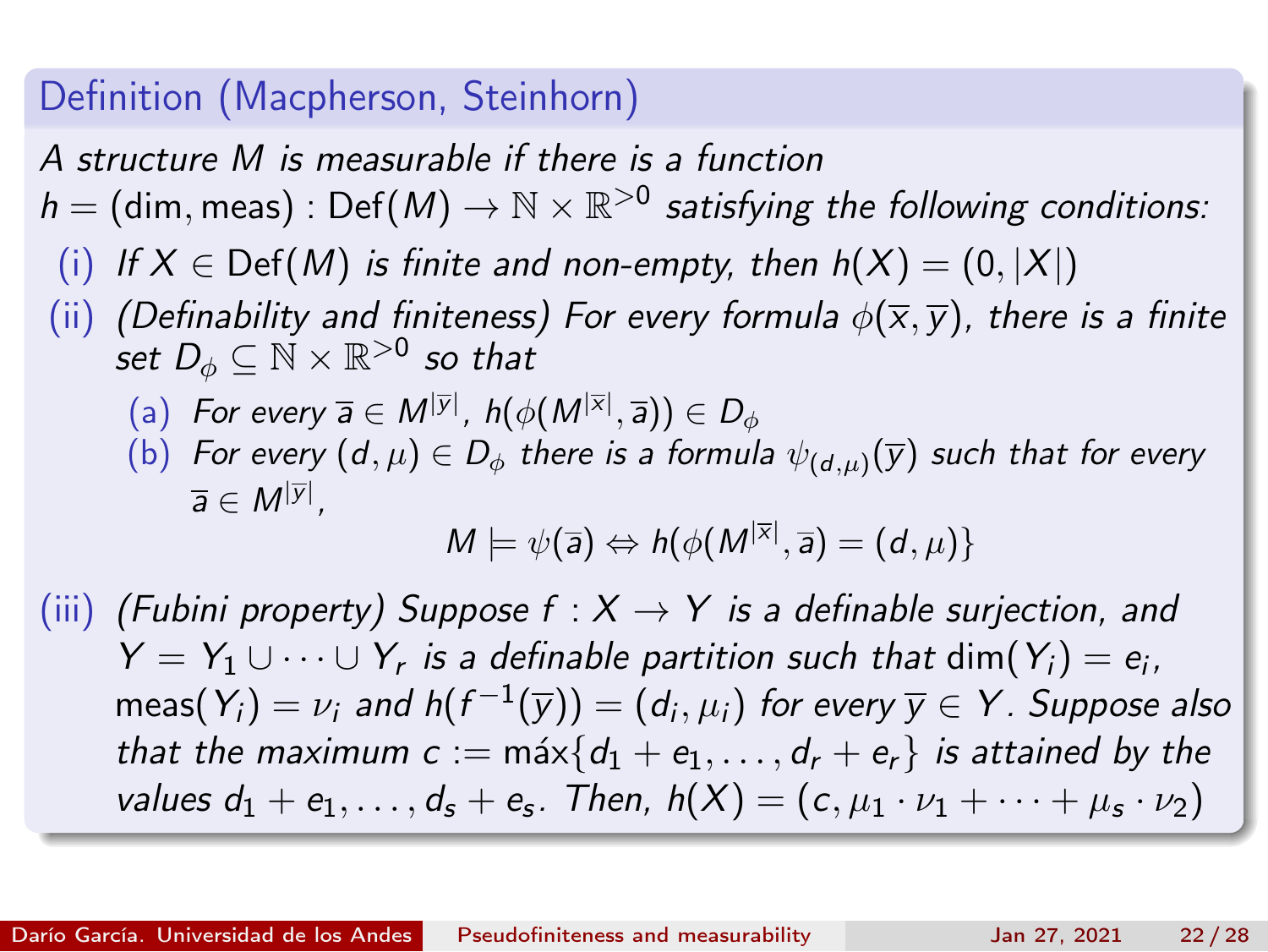## Multidimensional asymptotic classes

#### Definition (Anscombe, Macpherson, Steinhorn, Wolf)

Let  $\mathcal C$  be a class of finite structures and let  $R$  be any set of functions  $\mathcal{C}\to\mathbb{R}^{\geq 0}.$  We say that  $\mathcal C$  is an R-**multidimensional asymptotic class** (or an R-m.a.c. if for every formula  $\phi(\overline{x}, \overline{y})$  there is a finite -definable partition  $\Phi$  of  $(C, \overline{y})$  and a set  $H_{\Phi} := \{h_P \in R : P \in \Phi\}$  of functions such that

$$
||\phi(M^{|\overline{x}|}, \overline{a}) - h_P(M)| = o(h_P(M))
$$

for  $(M, \overline{a}) \in P$ , as  $|M| \to \infty$ . In addition, we say that  $C$  is an  $R$ -m.e.c (multidimensional exact class) if in the condition above we have  $|\phi(M^{|\overline{\mathsf{x}}|},\overline{\mathsf{a}})=h_P(M).$ 

There is a corresponding notion for generalized measurable structures, and it turns out that every ultraproduct of structures in an R-mac is a generalized measurable structure.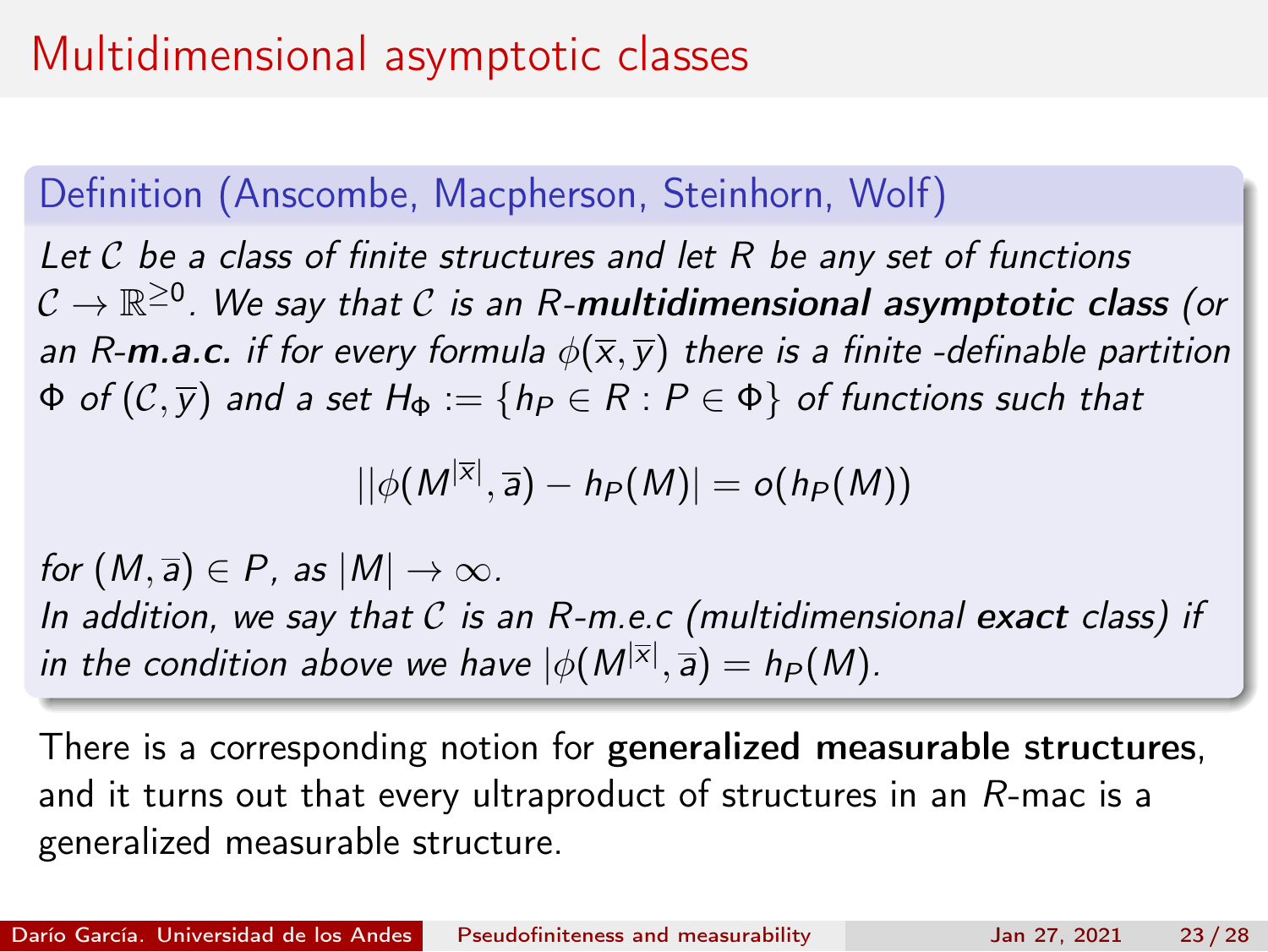## Examples of macs

**1** (G. Macpherson, Steinhorn) The class of 2-sorted structures  $(V, \mathbb{F}_q)$ with V a finite-dimensional vector space over  $\mathbb{F}_q$ . Given a formula  $\phi(\overline{x}, \overline{y})$  there is a finite set  $E_{\phi}$  of polynomials  $g(\mathbf{V}, \mathbf{F})$  with coefficients in  $\mathbb Q$  such that if  $M = (V, F)$ , then  $h_P(M)$  has the form  $g(|V|, |F|)$  for some  $g \in E_{\phi}$ . The ultraproducts of structures in this class are supersimple, but the

V-sort may have rank  $\omega$ .

2 (Bello Aguirre) In the language of rings, for a fixed  $d \in \mathbb{N}$  we can consider the class  $C_d$  of all residue rings  $\mathbb{Z}/n\mathbb{Z}$  where *n* is the product of powers of at most d primes, each with exponent at most d. Then  $C_d$  is a m.a.c. (after an appropriate expansion by unary predicates). Note here that the class  $\{({\mathbb Z}/\rho^d{\mathbb Z} : p$  prime} is a  $d$ -dimensional asymptotic class.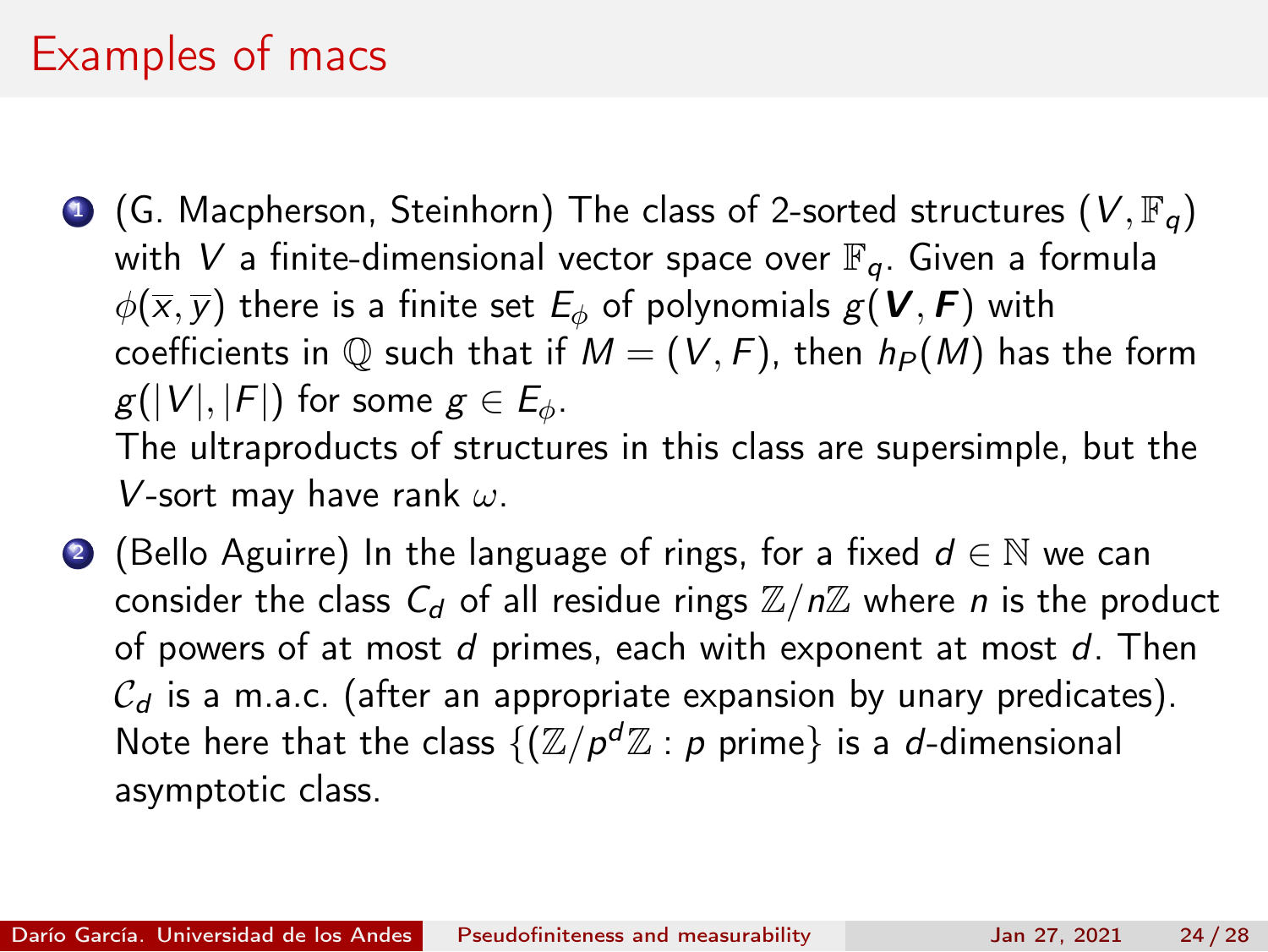#### Theorem (G., Robles)

Let  $C = \{G_n : n \in \mathbb{N}\}\$  be a class of finite graphs such that each graph  $G_n$  is  $d_n$ -regular and  $d_n$ , girth $(G_n) \to \infty$ .

Let M be an infinite ultraproduct of graphs in C (a model of  $T_{\infty}$ ) and fix the non-standard integers  $\alpha = |M|$  and  $\beta = [d_n]_{\mathcal{U}}$ . Then for every formula  $\phi(\overline{x}, \overline{y})$  in the language of graphs there is a finite number of polynomials  $p_1(X, Y), \ldots, p_k(X, Y) \in \mathbb{Z}[X, Y]$  such that:

- $\bullet\,$  For every  $\overline{\mathsf{a}}\in \mathsf{M}^{|\overline{\mathsf{y}}|},\, |\phi(\mathsf{M}^{|\overline{\mathsf{x}}|},\overline{\mathsf{a}})|=\mathsf{p}_i(\alpha,\beta)$  for some  $i\leq k.$
- 2 Moreover, there are formulas  $\psi_1(\overline{y}), \ldots, \psi_k(\overline{y})$  such that for every  $\overline{a} \in M^{|\overline{y}|},$

$$
M\models \psi_i(\overline{a})\Leftrightarrow |\phi(M^{|\overline{x}|},\overline{a})|=p_i(\alpha,\beta).
$$

This is enough to show that any class of graphs with the properties above is a multidimensional exact class.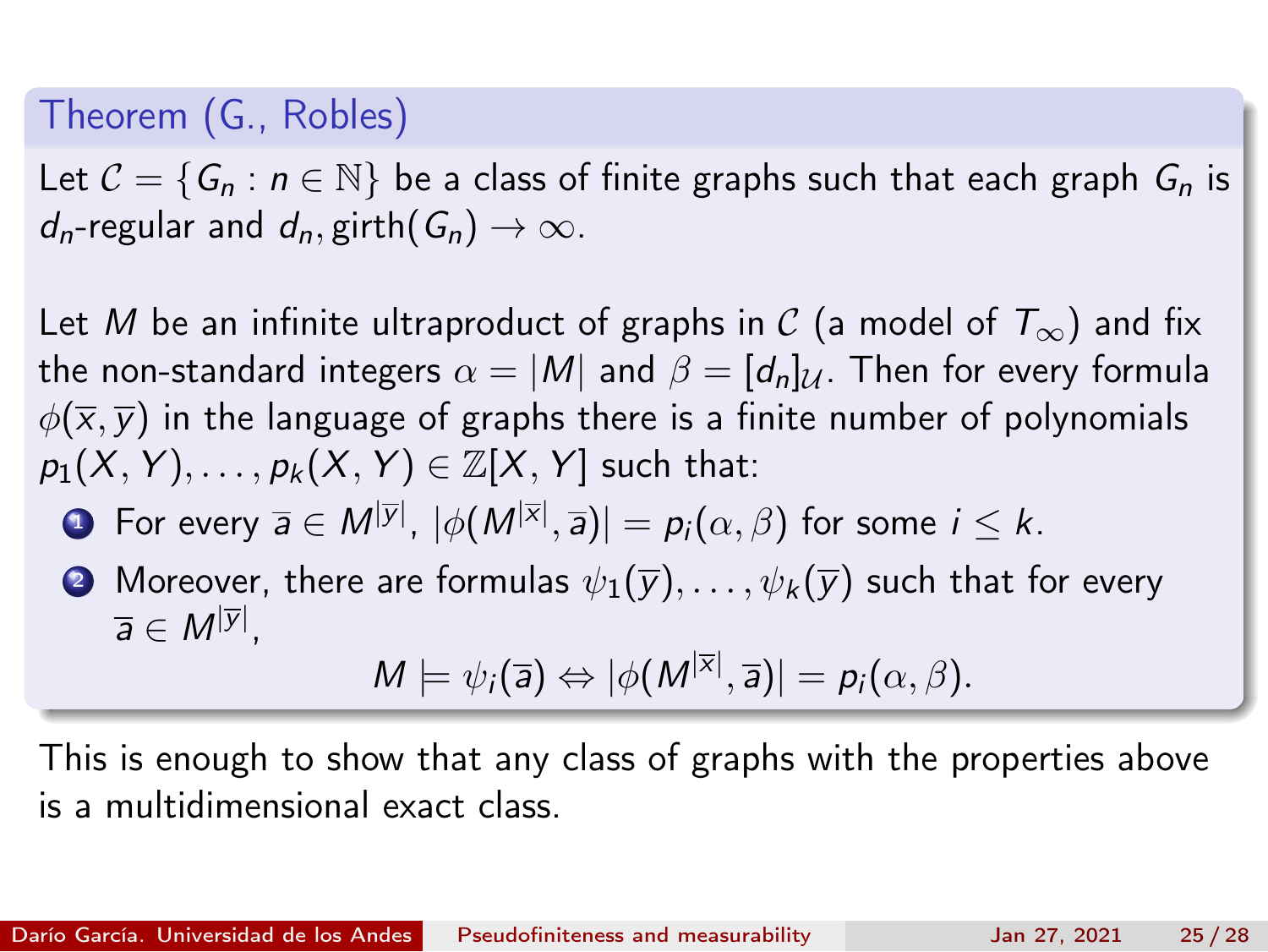## Final remarks/questions

- Which nice classes of graphs satisfy the conditions described to obtain models of  $\mathcal{T}_r,\mathcal{T}_\infty$  as ultraproducts? (Ramanujan graphs, expanders, etc.) [work in progress with Melissa Robles]
- In famous examples of pseudofinite structures, what do we know about the classes of finite structures approximating them? For instance, is  $\mathcal{M}_{\alpha}$  (the generic limit of the class of graphs with predimension  $\delta_{\alpha}(X) = |X| - \alpha |R(X)|$  a generalized measurable structure?
- What kind of measurability properties are preserved when we apply different constructions (H-structures, lovely pairs) to ultraproducts of finite structures? [some progress here with A. Berenstein and T. Zou]

#### Example (Anscombe)

If M is the Fraïssé limit of a free amalgamation class then M is generalized measurable. (note for example that the generic triangle-free graph is an example, that has a TP1 and TP2 theory)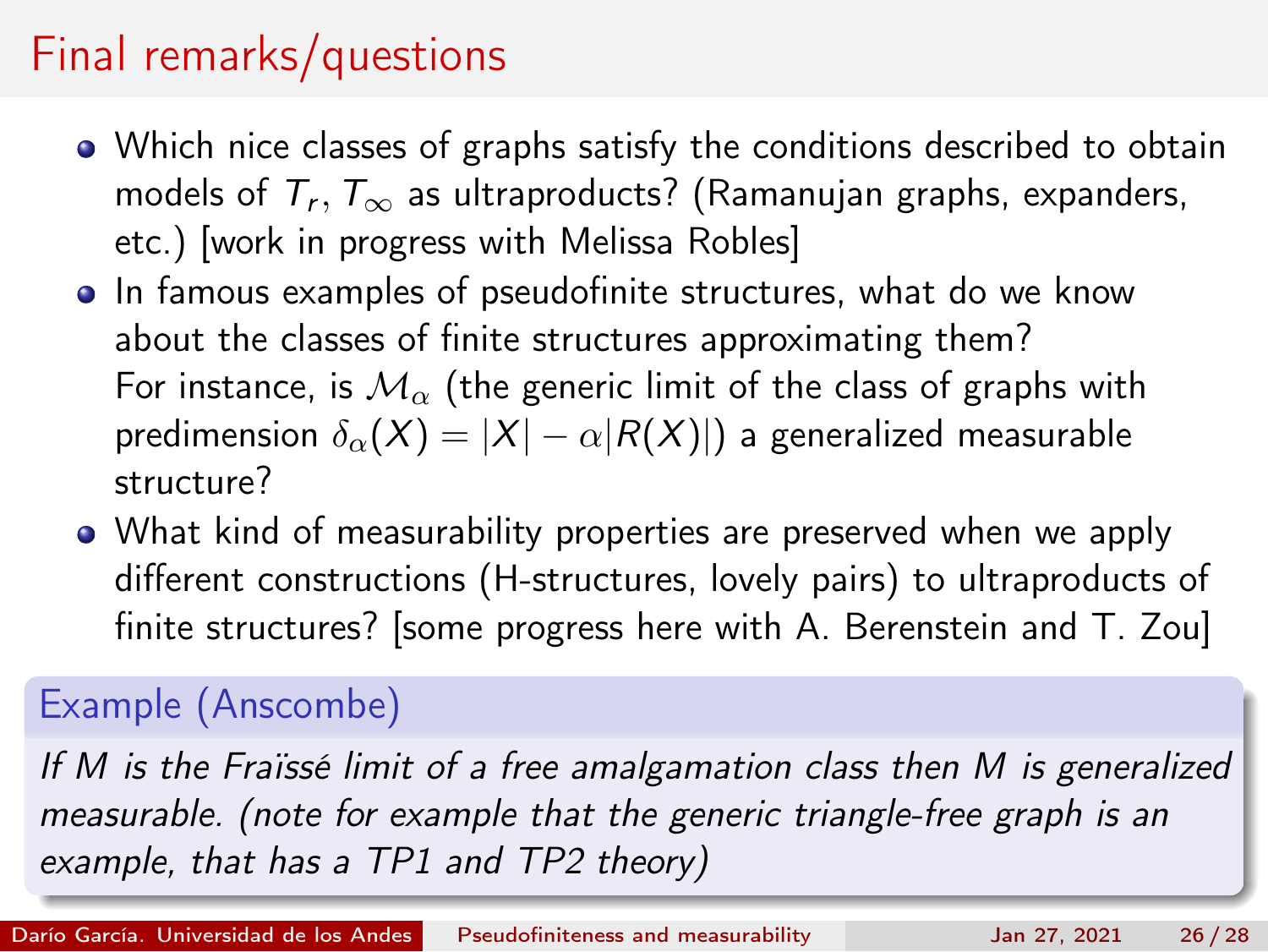### References

- A. Berenstein, D. García, T. Zou. Dimension and measure in pseudofinite H-structures. <https://arxiv.org/pdf/2009.07331.pdf>
- D. García, D. Macpherson, C. Steinhorn. Pseudofinite structures and simplicity. Journal of Mathematical Logic. Vol. 15, No. 01, 1550002 (2015)
- 暈 D. García, M. Robles. Pseudofiniteness and measurability of the everywhere infinite forest. In preparation (2020)
- D. Macpherson, C. Steinhorn. One dimensional asymptotic classes of 晶 finite structures. Transactions of the American Mathematical Society. Volume 360, Number 1, January 2008, Pages 411–448
- D. Wolf. Multidimensional asymptotic classes, smooth approximation and bounded 4-types. To appear in the Journal of Symbolic Logic. <https://arxiv.org/pdf/2005.12341.pdf>